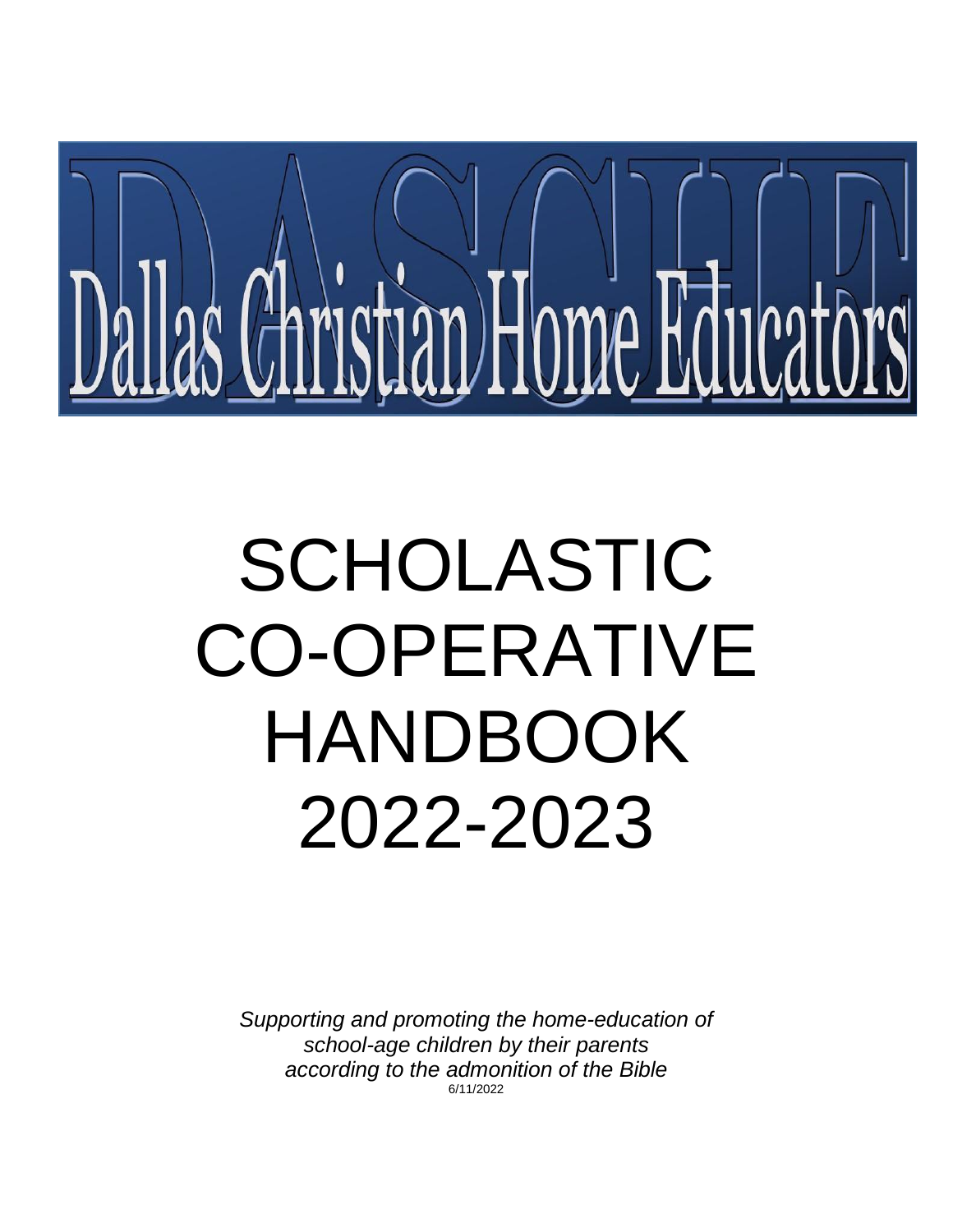| <b>Section I. INTRODUCTION</b>                                                                                                          | 1              |
|-----------------------------------------------------------------------------------------------------------------------------------------|----------------|
| <b>Introductory Letter</b>                                                                                                              |                |
| <b>Statement of Purpose</b>                                                                                                             | $\overline{c}$ |
| Biblical Basis (from the DasCHE By-Laws, 2009)                                                                                          | 2              |
| <b>Statement of Faith/Nicene Creed</b>                                                                                                  | 2              |
| <b>Section II. FREQUENTLY ASKED QUESTIONS</b>                                                                                           | 3              |
| <b>Section III. APPLICATION &amp; REGISTRATION PROCEDURES</b>                                                                           | 4              |
| <b>Family Application Procedures</b>                                                                                                    |                |
| Application Procedure for New Families                                                                                                  | 4              |
| Application Procedures for Families Currently Enrolled In Co-op                                                                         | 4              |
| Application Procedures for Families who home school children other than their own OR have another family home school<br>their children: | 5              |
| Eligibility of Students                                                                                                                 | 5              |
| <b>Family Registration Procedures</b>                                                                                                   | 5              |
| <b>Tutor Application Procedures</b>                                                                                                     | 6              |
| SUGGESTED FOUR YEAR HIGH SCHOOL PLAN                                                                                                    | 6              |
| <b>Section IV. FAMILY SERVICE HOURS</b>                                                                                                 | 7              |
| Morning Team                                                                                                                            | 7              |
| Afternoon Team                                                                                                                          | 7              |
| Lunch/Outdoor Team                                                                                                                      | 8              |
| <b>Other Positions</b>                                                                                                                  | 8              |
| <b>Section V. FEE &amp; TUITION POLICY</b>                                                                                              | 8              |
| <b>Application Fee</b>                                                                                                                  | 8              |
| Scholarships                                                                                                                            | 8              |
| <b>Tuition Payments</b>                                                                                                                 | 8              |
| Late Fees                                                                                                                               | 9              |
| <b>ID Badge Replacement Fees</b>                                                                                                        | 9              |
| Art Box Storage Fee                                                                                                                     | 9              |
| <b>Student Helper Fee</b>                                                                                                               | 9              |
| Section VI. CLASS ADD/DROPS & CO-OP WITHDRAWAL POLICY                                                                                   | 9              |
| Class Add/Drops                                                                                                                         | 9              |
| Add/Drop Payment Schedule                                                                                                               | 10             |
| Co-op Withdrawal Policy                                                                                                                 | 10             |
| Section VII. BEHAVIORAL & DISCIPLINE GUIDELINES                                                                                         | 11             |
| <b>Parent Guidelines</b>                                                                                                                | 11             |
| <b>Student Guidelines</b>                                                                                                               | 12             |
| Dress Code                                                                                                                              | 13             |
| <b>Open Communication Policy</b>                                                                                                        | 13             |
| <b>Student Misconduct Policy</b>                                                                                                        | 14             |
| Information Included in Incident Report                                                                                                 | 14             |
| Dismissal from Co-op                                                                                                                    | 15             |

## 2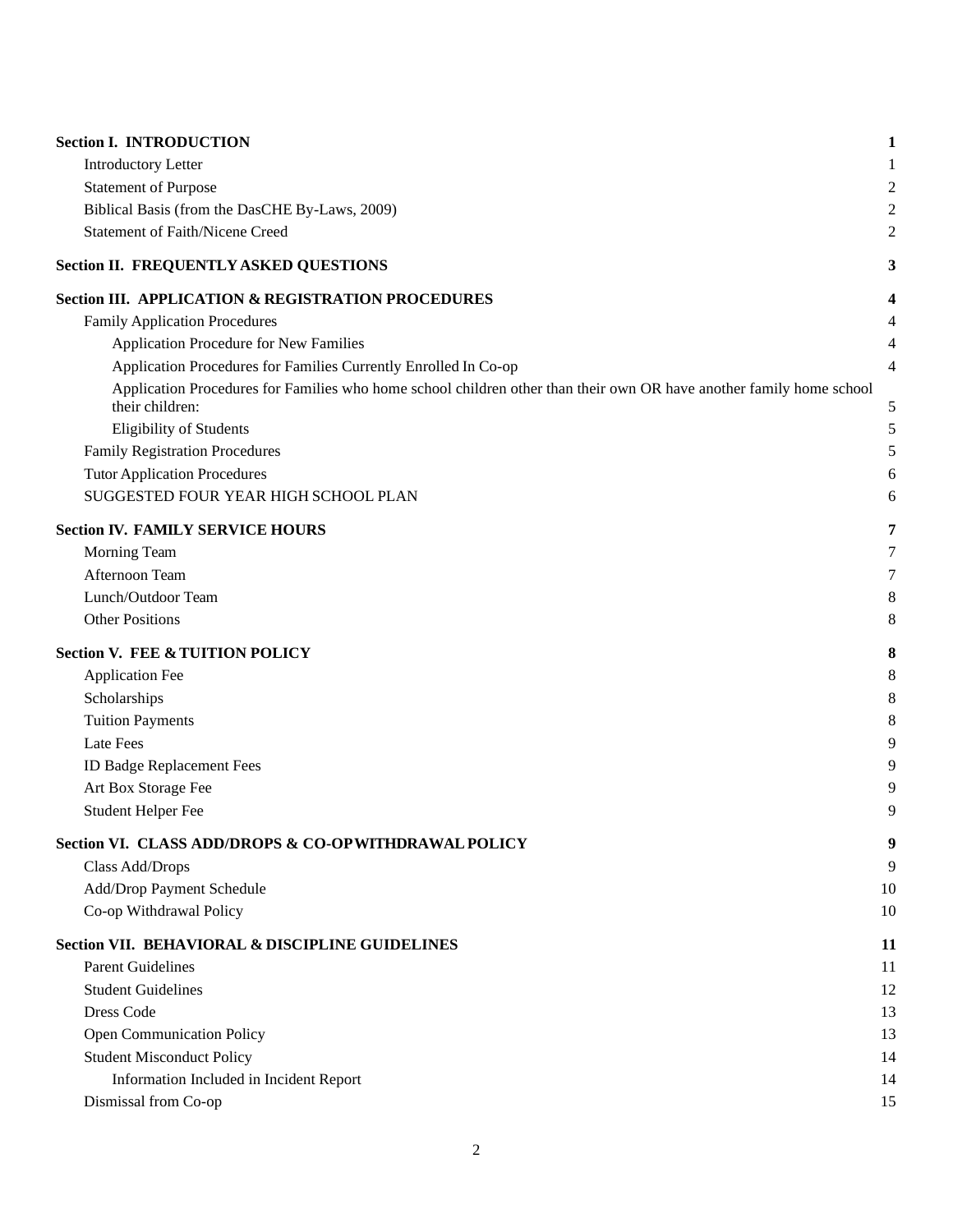| <b>Section VIII. ADMINISTRATIVE RESPONSIBILITIES</b> | 15 |
|------------------------------------------------------|----|
| Organizational Chart of DasCHE Scholastic Co-op      | 15 |
| Management Team Responsibilities                     | 15 |
| <b>Tutor Responsibilities</b>                        | 15 |
| Tuition and other fees:                              | 16 |
| Communication:                                       | 16 |
| In class Responsibilities:                           | 17 |
| Security/Health issues:                              | 17 |
| <b>Section IX. OTHER</b>                             | 18 |
|                                                      |    |
| Announcements                                        | 18 |
| Ice/Snow Days                                        | 18 |
| Log in/Log Out Procedures                            | 18 |
| Lost and Found                                       | 18 |
| Lunch                                                | 18 |
| Off Campus Lunch                                     | 18 |

[Visitors](#page-21-1) 20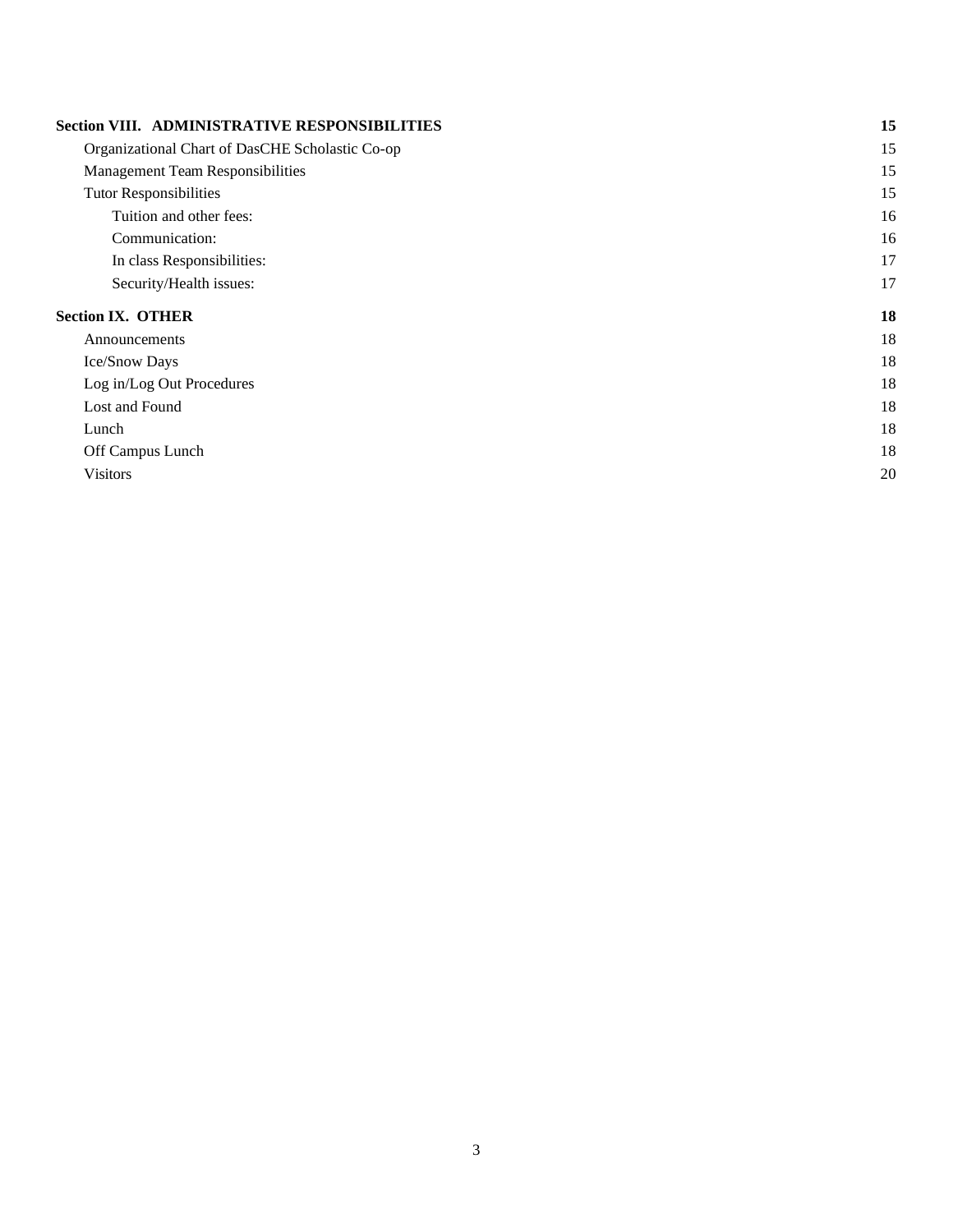# <span id="page-3-0"></span>**Section I. INTRODUCTION**

## <span id="page-3-1"></span>**Introductory Letter**

The Scholastic Co-operative was formed in the summer of 2000 for the purpose of providing academic classes for home school students, especially upper level students who require more advanced classes. As we enter a new year, we are thrilled and pleased to be offering a wide range of courses by a talented and experienced group of tutors to assist you in your home schooling efforts.

We believe that home schooling is a valid method of educating our children, offering many advantages of individualized instruction, one-on-one teaching, character training, mentoring, and closer family relationships. We believe that parents have the Biblical responsibility of educating their children. However, there are classes that benefit from a group setting and group interaction, or that require specially trained tutors, especially for students preparing for college.

This Co-operative was not conceived nor intended to be a school or a replacement for home schooling, but an enhancement to each family's home education program. To this end, we envisioned a venue where parents can choose from a variety of educational opportunities to augment their own teaching efforts. A family may choose one class for their child(ren) or several, as best fits their needs.

Classes meet weekly (some twice weekly) during the school year for activities that benefit from group interaction, such as discussion, foreign language practice, laboratory work, public speaking, music ensemble training, physical education, and more. Many classes require work during the week between class sessions, under the direction and supervision of the parents. Parents will be responsible for assigning grades to their students and for creating any necessary transcripts, using evaluations and course descriptions provided by the tutors. Thus, accountability of each student is both the tutor's and the parent's responsibility.

The DasCHE Co-operative strives to provide a stimulating educational environment, which encourages children to love learning. To this end, a structure has been provided through the guidelines set forth in the Co-op Handbook. Abiding by these policies is meant to foster a learning environment, keep the lines of communication open, and provide an efficient, day-to-day means of running the Co-op. We welcome suggestions as this endeavor continues to grow to meet the needs and wishes of the participating families.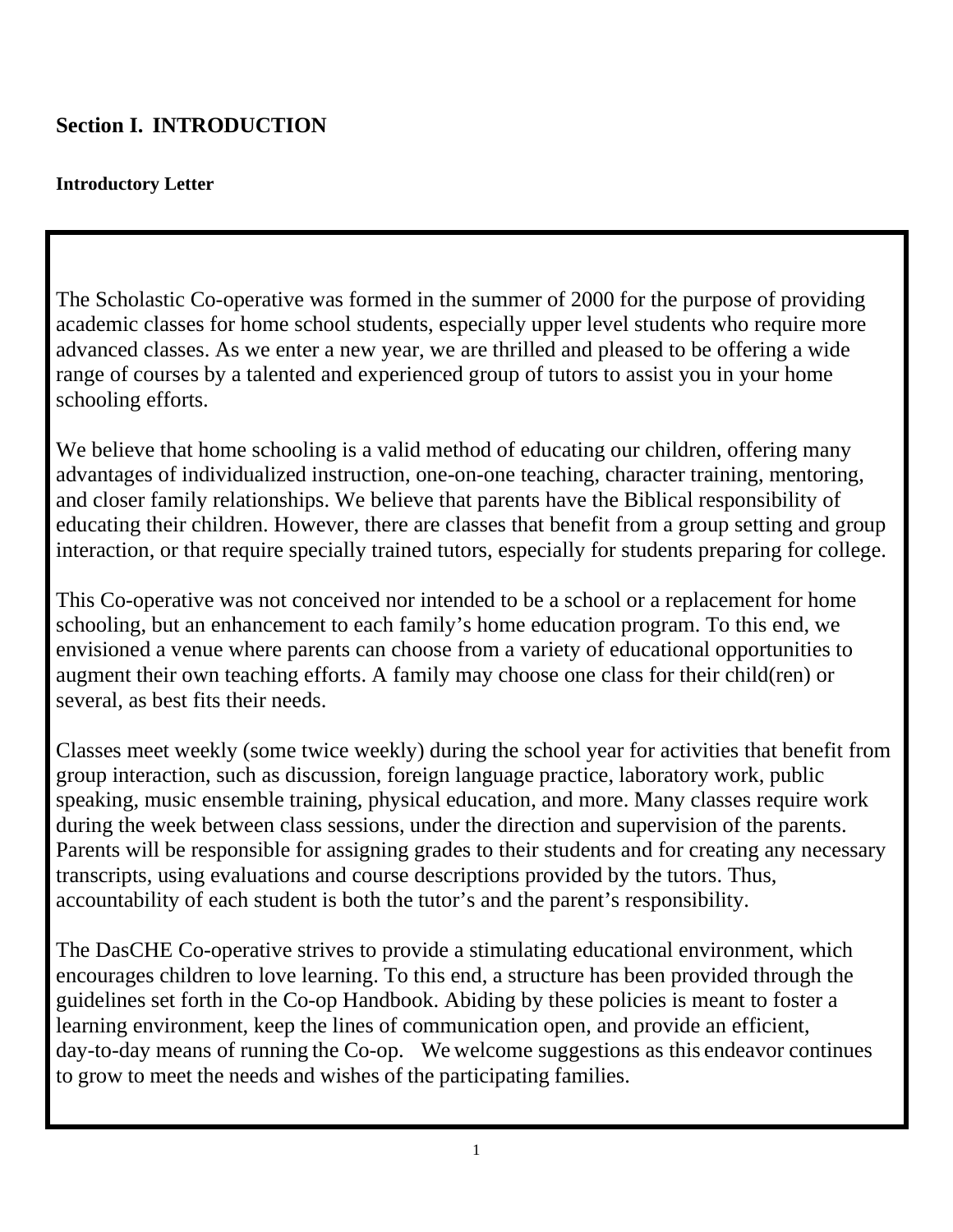## <span id="page-4-0"></span>**Statement of Purpose**

The Scholastic Co-operative has been formed by families from the Dallas Christian Home Educators to provide academic classes for their children, specifically classes in those areas of instruction that are best taught in a group setting, or benefit from group interaction, and/or require more expert instruction. Classes for high school and junior high that are needed for graduation and college entrance requirements will be a priority.

Classes will reflect a Christian worldview and encourage Christian conduct and personal growth centered on God's word, the Bible. Classes will foster a love of learning and will strive for excellence in educating our children for their further education and for their service as adults and ambassadors for Christ in God's world.

## <span id="page-4-1"></span>**Biblical Basis (from the DasCHE By-Laws, 2009)**

Though any homeschooler is welcome to participate, this support group is doing all things in a manner which honors Biblical principles. We are adopting a limited statement to these fundamental principles: We believe the Scriptures to be inspired of God, inerrant and supreme, and the final authority of faith and life. We, therefore, hold as belief and conviction that children are given by God as a stewardship to the parent and not the state and that parents have the wherewithal and authority to teach and educate their own children. (Pr. 22:6; Deut. 6:6, 7)

We are establishing this position to avoid conflict, which could arise within a support group with differing motivations and philosophical approaches to education. By incorporating the Biblical Basis section in our By-Laws, we are not saying that all or any of our members have to be Christian. We are simply saying that as we implement laws and rules for our organization, we will acknowledge the Bible as the final source of authority for all of our decisions.

We are not trying to establish a religious group, for "acknowledgment" does not have the same meaning as establishment. One can acknowledge the presence and authority of a person, even a person with whom one disagrees, without having that acknowledgment lead to the establishment of a religious group. To acknowledge that the Speaker of the House wields much influence and power, and to acknowledge his position as possibly the most important position in Congress is certainly not the equivalent of establishing a religion to him; even to ask for his aid or assistance in a matter is not the establishment of a religion to him. The same is true of the acknowledgement of God and the Bible in our home school group.

The acknowledgment of God is an ingredient that must be included in our home school group in order for us to enjoy any form of widespread, continuing success. The Book of Proverbs declares: "In all your ways, acknowledge Him, and He will direct your paths." (Pr. 3:6) The Bible also records God as having promised: "Whoever honors me, I will honor. And whoever disregards me, I will disregard." (I Sam. 2:30)

## <span id="page-4-2"></span>**Statement of Faith/Nicene Creed**

The Statement of Faith/Nicene Creed are the governing principles by which the Management Team, and our parent organization, DasCHE, intends to conduct the educational commerce of the Cooperative.

## **Statement of Faith:**

- We believe the Bible to be the inspired, the only infallible, authoritative Word of God.
- We believe that there is one God, eternally existent in three persons: Father, Son, and the Holy Spirit.
- We believe in the deity of our Lord Jesus Christ, in His virgin birth, in His sinless life, in His miracles, in His vicarious and atoning death through His shed blood, in His bodily resurrection, in His ascension to the right hand of the Father, and in His personal return in power and glory.
- We believe that for the salvation of lost and sinful man, regeneration of the Holy Spirit is absolutely essential.
- We believe in the present ministry of the Holy Spirit by whose indwelling the Christian is enabled to live a godly life.
- We believe in the resurrection of both the saved and the lost; they that are saved unto the resurrection of life and they that are lost unto the resurrection of damnation.
- We believe in the spiritual unity of believers in our Lord Jesus Christ.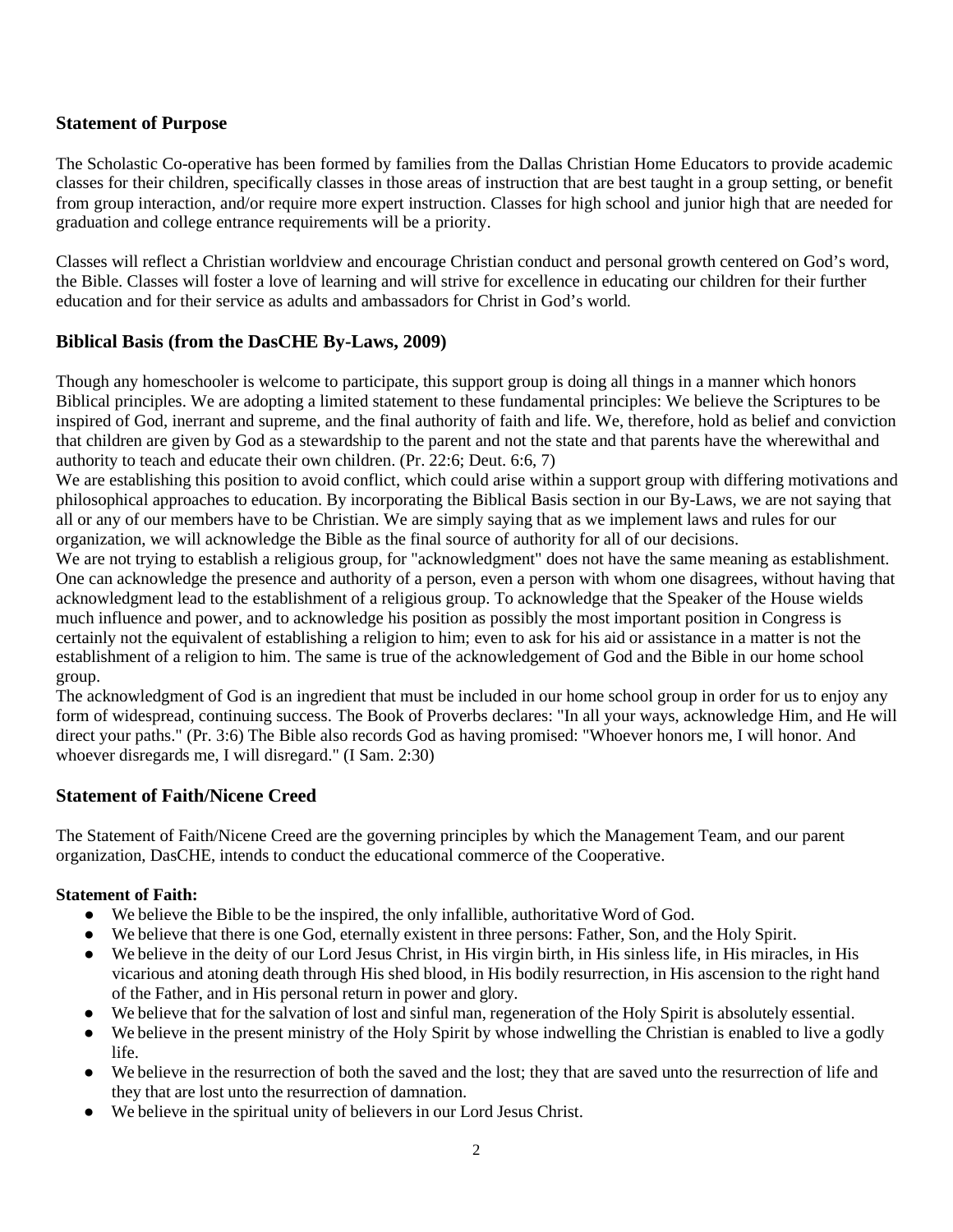#### **Nicene Creed**:

We (I) believe in one God, the Father, the Almighty, maker of heaven and earth of all that is seen and unseen. We (I) believe in one Lord, Jesus Christ, the only Son of God, eternally begotten of the Father, God from God, Light from Light, true God from true God, begotten, not made, one in Being with the Father. Through Him all things were made. For us men and for our salvation He came down from heaven; by the power of the Holy Spirit He was born of the Virgin Mary and became man. For our sake He was crucified under Pontius Pilate; He suffered, died, and was buried. On the third day, He rose in fulfillment of the Scriptures; He ascended into heaven and is seated at the right hand of the Father. He will come again in glory to judge the living and the dead, and His kingdom will have no end. We (I) believe in the Holy Spirit, the Lord, the giver of life, who proceeds from the Father and the Son. With the Father and the Son, He is worshiped and glorified. He has spoken through the Prophets. We (I) believe in one holy apostolic Church. We (I) acknowledge one baptism for the forgiveness of sins. We (I) look for the resurrection of the dead, and the life of the world to come. Amen.

## <span id="page-5-0"></span>**Section II. FREQUENTLY ASKED QUESTIONS**

- 1. What is the Dallas Christian Home Educators? The Dallas Christian Home Educators, DasCHE, is a support group that provides activities to support homeschoolers in the Dallas area. Please see **[www.DasCHE.org](http://www.swdhsa.org/)** for further information.
- 2. What is the DasCHE Co-op? See Statement of Purpose. The Co-op is under the umbrella of DasCHE.
- 3. If I am new to DasCHE or the DasCHE Scholastic Co-op, what do I need to do to enroll my children in Co-op classes? See section III.
- 4. Do I have to join DasCHE? Yes, DasCHE is our parentorganization.
- 5. What does the Application Fee cover and how much is it? The Application Fee covers operating costs and building use. This fee is due at the time the application is completed online. See Section V.
- 6. To whom do I make checks for Tuition or Class Supply Fees? These are made out to the individual tutors. Class Supply Fees and one month's tuition are due at Registration. See Section V.
- 7. Who decides how much classes cost? Each tutor, with Management Team approval, decides on tuition based on class preparation time, grading commitments, and difficulty of subject matter.
- **8.** Whom do I call if I have a question? See the Management Team list posted on the secure pages of **[www.DasCHE.org](http://www.swdhsa.org/)**
- 9. How strict are the age ranges given for each class? Tutors determine the age ranges for their classes. These guidelines are strictly enforced. Any exceptions must be discussed with and approved by thetutor.
- 10. How do you determine who gets into a class? It is first-come, first-served. However, the individual tutor has final say on the number and composition of his/her class.
- 11. What if I change my mind about classes or about enrolling in the Co-op? See Section VI.
- 12. How can my friend get an application packet? Anyone who is not currently a member of Co-op must attend ONE of the several New Parent Meetings held over the summer or accessible online.
- 13. What if I have an address change after I have registered? Please update your profile on the DasCHE website.
- 14. What are service hours? See section IV.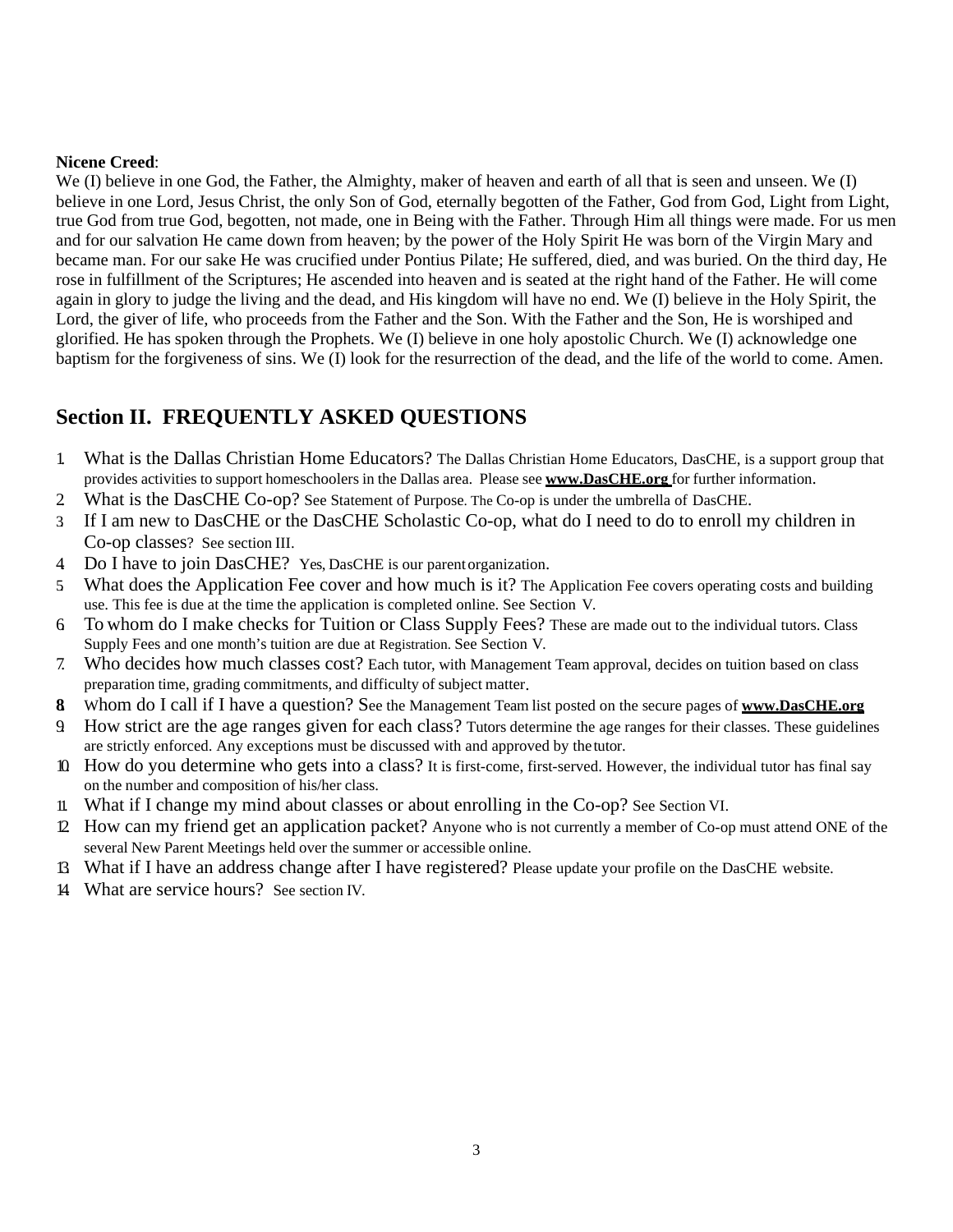# <span id="page-6-0"></span>**Section III. APPLICATION & REGISTRATION PROCEDURES**

## **Family Application Procedures**

## **Application Procedure for New Families**

- 1. It is strongly recommended that New Families have home schooled for a minimum of one year prior to admission to Co-op.
- 2. Attendance is mandatory at one (1) of the several **Informational Meetings for New Parents** to be held prior to the fall semester. The first Informational Meeting for New Parents is held in May along with the Open House where you can meet the tutors and view students' work from the previous year. Additional meetings, without an Open House, are scheduled during the summer. Please see **[www.DasCHE.org](http://www.dasche.org/)** for a calendar of these events. Your attendance will be verified before you receive any application information. New Families may choose to complete an online family presentation in lieu of attending a New Family Meeting
- 3. **After attending a New Family Meeting, you may request membership by completing Dallas Christian Home Educators membership form**, with a non-refundable \$25 application fee.
- 4. Once the DasCHE membership form is completed accompanied by payment, you will receive an email with the link to the **New Family Additional Information form** for you to complete.
- 5. Two (2) **references** are required for membership (it is strongly preferred that one of the references is another home school family who is a member of DasCHE, though it is not required). Please do not list familymembers.
- 6. **Interview** of family by the Management Team and/or DasCHE Board is required. Interview will include examination of the child's most recent portfolio of home schoolwork and/or report card.
- 7. **Acceptance** letters will be sent via e-mail. Please make sure your e-mail address is current.
- 8. **Sign-up for Service Hours prior** to enrolling for classes is required.
- *9.* Payment of the non-refundable supply fee to each tutor is due during online **Registration**. Please make these payments to the individual tutor according to their instructions. *Students are not enrolled in classes until the supply fee ispaid.*
- 10. Attendance at **Orientation** just prior to the start of Co-op classes is strongly encouraged.
- 11. If parents or adult children (18 years or older) are willing to assist in a class, substitute for a tutor, a **criminal background check** is required. Background checks are also required for all parents.

## <span id="page-6-1"></span>**Application Procedures for Families Currently Enrolled In Co-op**

- 1. **Dallas Christian Home Educators membership renewal form**, completed online payable through PayPal, must be completed PRIOR to completing the Co-op application.
- 2. **DasCHE Co-op returning family application** will be available online two weeks prior to Open House date for each family who is currently enrolled in Co-op. The application now includes: Liability Release, Injury Waiver, Covid Waiver, and Criminal Background Check form. The application link will be emailed to you or you may find it on the DasCHE website. The Co-op application needs to be completed and received by deadline along with appropriate fee payable through PayPal (see Application Fee for schedule of due dates.)
- 3. **Acceptance** letters will be e-mailed to families. Please make sure we have a current e-mail address.
- 4. Sign-up for **Service Hours**. Returning families will have an opportunity to sign up for service hours online throughout the summer or by contacting Service Coordinator prior to registration.
- *5.* Payment of the non-refundable supply fee for each class is due during online **Registration**. Please make these payments to the individual tutor according to their instructions. *Students are not enrolled in classes until the supply fee ispaid.*
- 6. Attendance at **Orientation** just prior to the start of Co-op classes is strongly encouraged.
- 7. If parents or adult children (18 years or older) are willing to assist in a class, substitute for a tutor, a **criminal background check** is required. Background checks are also required for all parents.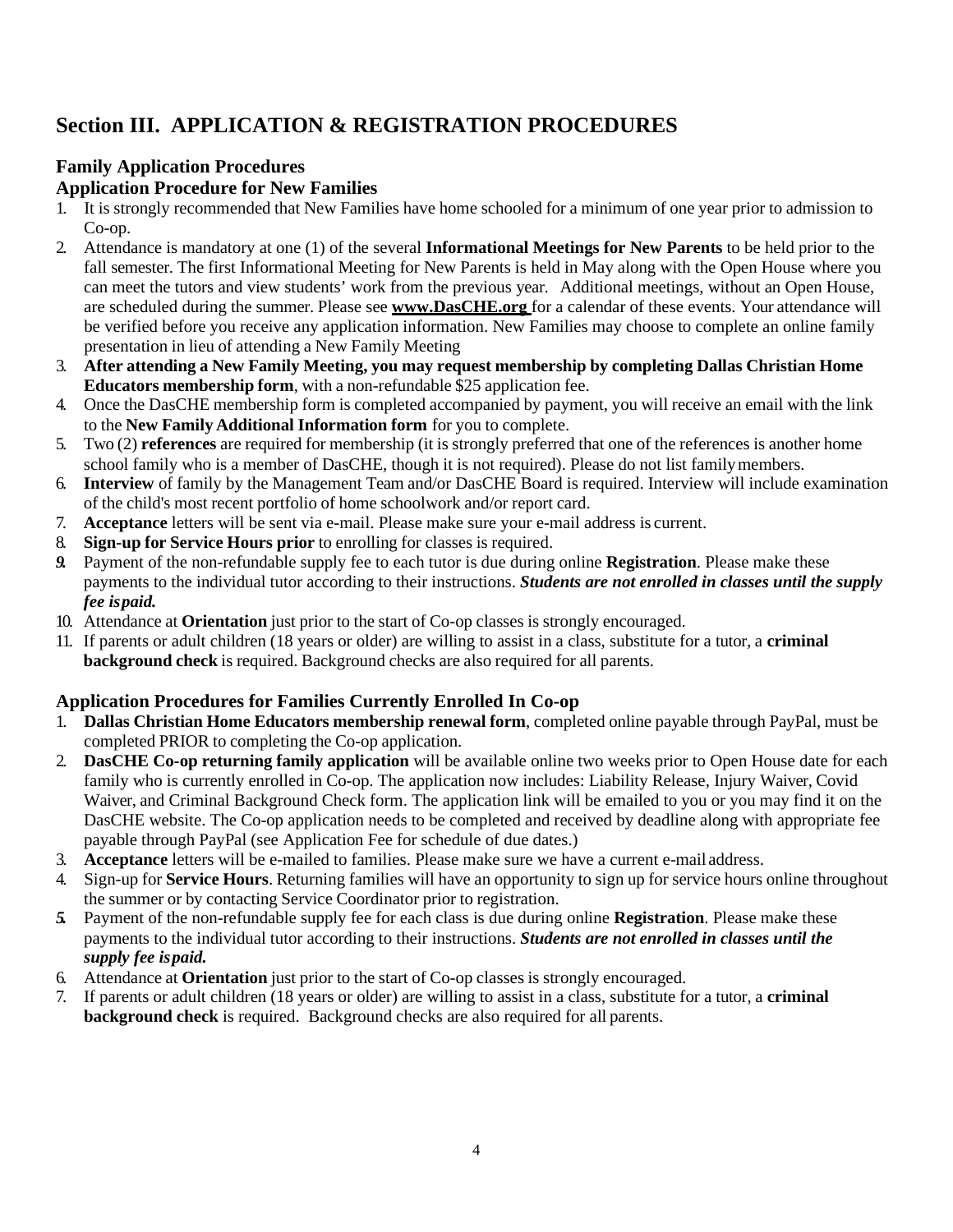## <span id="page-7-0"></span>**Application Procedures for Families who home school children other than their own OR have another family home school their children:**

- 1. Attendance is mandatory at one (1) of the several **New Family Informational** Meetings to be held prior to the fall semester for at least one of the families involved – the parent(s) of the child(ren) being home schooled and/or the family home schooling - unless both are returning co-op families. Contact the Co-op Administrator to see if attendance is required. The first Informational Meeting for New Families is held in May along with the Open House where you can meet tutors and view students' work from the previous year. Additional meetings, without an Open House, are scheduled during the summer. Please see **[www.DasCHE.org](http://www.dasche.org/)** for a calendar of these events. You will be asked to sign an attendance sheet prior to receiving any application information. Please inform the person conducting the meeting (usually the Co-op Administrator) of your home school arrangement, as it may be necessary to submit an additional application. The meeting can also be accessed online through [www.DasCHE.org](http://www.dasche.org/)
- 2. Both parties, parent(s) and family responsible for home schooling, must be members of DasCHE. Both need to complete a separate **Dallas Christian Home Educators membership form** online. Dallas Christian Home Educators membership form, with PayPal payment, must be completed online PRIOR to applying to co-op. It is required to be a member of DasCHE in order to access Co-op applications online. Based on the individual situation, a separate DasCHE Co-op Application may be required.
- 3. **Interview** of both parties (parent and home-school instructor) by the Management Team and/or DasCHE Board is required.
- 4. **Service Hours** are required; either the parent(s) or family providing home schooling will satisfy service hour requirements. Sign-up for Service Hours is required **prior to** enrolling for classes during online Registration. We strongly recommend that you contact the Service Coordinator by email PRIOR to Registration
- 5. Please note refer to New Family or Returning Family Application Procedures, whichever applies, for additional information.

## <span id="page-7-1"></span>**Eligibility of Students**

Admission is open to all home school students who meet both the Co-op's and tutors' requirements and are members of the Dallas Christian Home Educators. However, applicants shall be considered for admittance to the Co-op and registration in classes in this order:

- 1. Children Management Teammembers.
- 2. Children of tutors.
- 3. Children of families who are currently enrolled in Co-op, and have completed the Application materials and sent in the Application fee by the deadline.
- 4. Children of families who are NOT currently enrolled in Co-op, and have completed the Application materials and sent in the Application fee by thedeadline.

DasCHE Membership Form (with dues) is to be completed online using PayPal for online payment and the family profile is to be updated. For new families, once the Co-op Registrar receives notification of completed Co-op Application, she will contact you via email to schedule an interview with the Co-op Management Team. If you have any problems completing the DasCHE Membership Form or New Family Additional Information Form online, please contact the Co-op Registrar or click on the "contact us" link online.

**Waiting lists** for admittance to DasCHE Co-op may be maintained. Tutors may maintain waiting lists for their respective classes.

**No Co-op applications will be accepted after July 17** except by Administrative approval on a case-by-case basis. If approved there is a **\$75 Administrative Late Fee**.

## <span id="page-7-2"></span>**Family Registration Procedures**

1 Families will sign their students up for classes online via the DasCHE website. Visit the DasCHE website for dates when registration will start andend.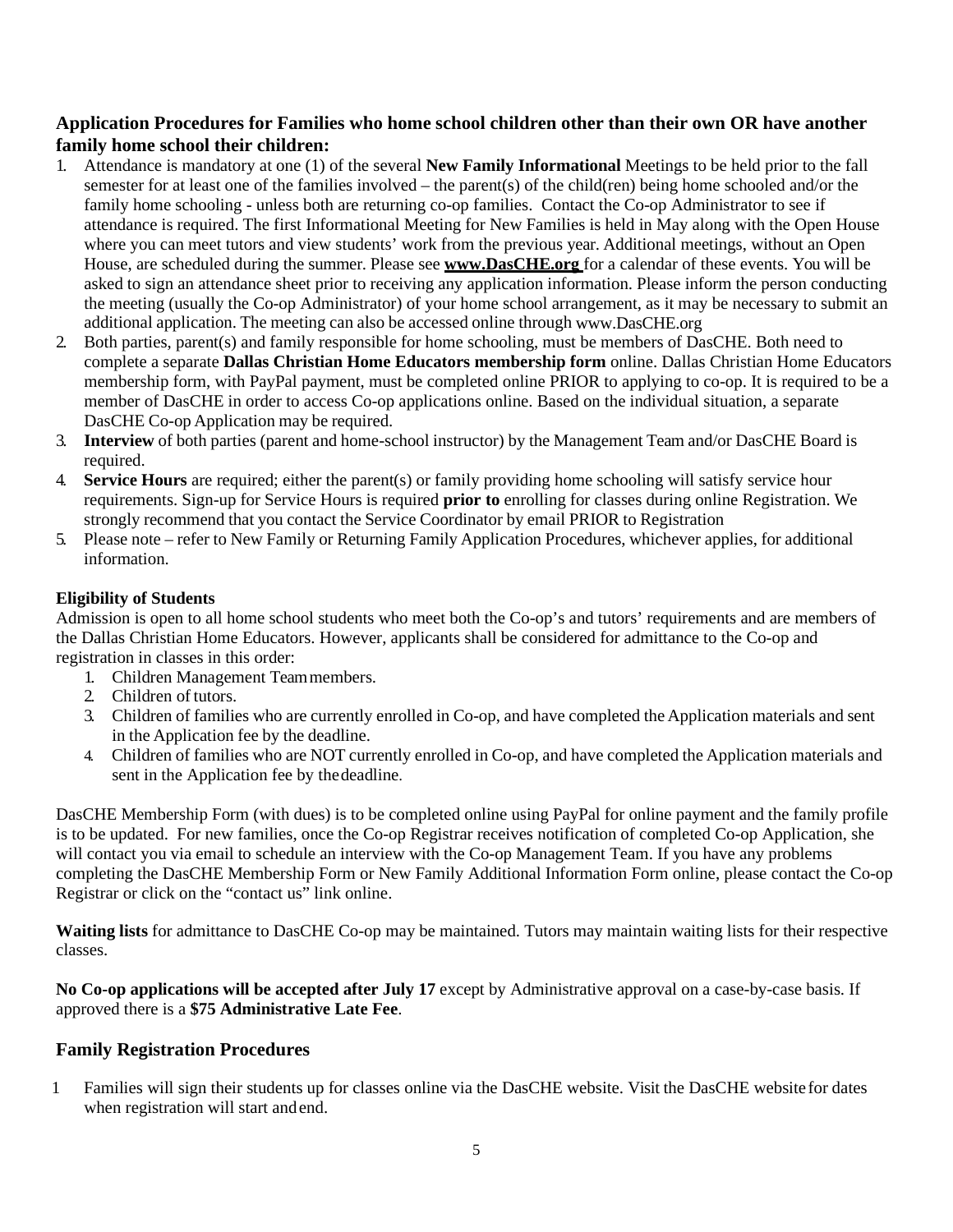- 2 Families will be required to sign up for Service Hours prior to enrolling students in classes. Email the Service Coordinator if you have not received a link to sign up or for more information.
- 3 Each student should have a class selection for every period. If the student will not be on campus in a given period, parents should select OFF CAMPUS. If the student will be with their parents while on campus, parents should select WITH PARENT.
- 4 Students need to be supervised at all times by being enrolled in a class, study hall, or off campus. Students listed as "With Parent" or "Off Campus" will be expected to be either "With Parent" or "Off Campus."
- 5 *Study Hall* may be taken only in conjunction with other classes. No more than one (1) Study Hall is allowed without Administrator approval. Two such periods may be considered under some circumstances, with the permission of the Administrator or Administrative Assistant. Study Hall is ONLY for students'  $8<sup>th</sup> - 12<sup>th</sup>$  grade.
- 6 Tutors will have final choice on class size and composition.

Please note - if your student is enrolled in a Monday class, the student is required to be in class, in study hall, with parent, or off campus during the co-op day.

## <span id="page-8-0"></span>**Tutor Application Procedures**

To teach in the Co-op, an applicant must:

- 1. Complete and submit a tutor application form, including information necessary for a background check.
- 2. Submit a course proposal for each class with class syllabus and sample assignment sheet.
- 3. Give references.
- 4. Interview with Co-opadministration.
- 5. Class offerings are considered on the basis of the Co-op's four-year plan, scheduling needs, and classroom space.

<span id="page-8-1"></span>

| <b>HIGH</b><br><b>SCHOOL</b> | Year 1                     | Year 2                    | Year 3                    | Year 4                     |
|------------------------------|----------------------------|---------------------------|---------------------------|----------------------------|
|                              | Composition                | Composition               | Composition               | Composition                |
| English                      | <b>American Literature</b> | American Literature       | American Literature       | <b>American Literature</b> |
|                              | <b>British Literature</b>  | <b>British Literature</b> | <b>British Literature</b> | <b>British Literature</b>  |
|                              | <b>World Literature</b>    | <b>World Literature</b>   | <b>World Literature</b>   | <b>World Literature</b>    |
|                              | <b>American History</b>    | <b>American History</b>   | <b>American History</b>   | <b>American History</b>    |
| History                      | <b>World Survey</b>        | <b>World Survey</b>       | <b>World Survey</b>       | <b>World Survey</b>        |
|                              | <b>World Geography</b>     | <b>World Geography</b>    | <b>World Geography</b>    | <b>World Geography</b>     |
|                              | Gov/Econ                   | Gov/Econ                  | Gov/Econ                  | Gov/Econ                   |
|                              | <b>Physical Science</b>    | <b>Physical Science</b>   | Physical Science          | <b>Physical Science</b>    |
|                              | Biology                    | <b>Biology</b>            | <b>Biology</b>            | <b>Biology</b>             |
| Science                      | Chemistry                  | Chemistry                 | Chemistry                 | Chemistry                  |
|                              | Anatomy and/or             | Anatomy and/or            | Anatomy and/or            | Anatomy and/or             |
|                              | Physics                    | Physics                   | Physics                   | Physics                    |
|                              | Pre-Algebra                | Pre-Algebra               | Pre-Algebra               | Pre-Algebra                |
|                              | Algebra 1                  | Algebra 1                 | Algebra 1                 | Algebra 1                  |
| Math                         | Algebra 2                  | Algebra 2                 | Algebra 2                 | Algebra 2                  |
|                              | Geometry                   | Geometry                  | Geometry                  | Geometry                   |
|                              | Pre-Cal                    | Pre-Cal                   | Pre-Cal                   | Pre-Cal                    |
| Foreign<br>Language          | Latin 1                    | Latin $1, 2$              | Latin $1, 2$              | Latin $1, 2$               |
|                              | Spanish 1                  | Spanish 1, 2              | Spanish 1, 2              | Spanish 1, 2               |
|                              | French 1                   | French 1,2                | French 1.2                | French 1,2                 |
|                              | Sign Language 1            | Sign Language 1, 2        | Sign Language 1, 2        | Sign Language 1, 2         |

# **SUGGESTED FOUR YEAR HIGH SCHOOLPLAN**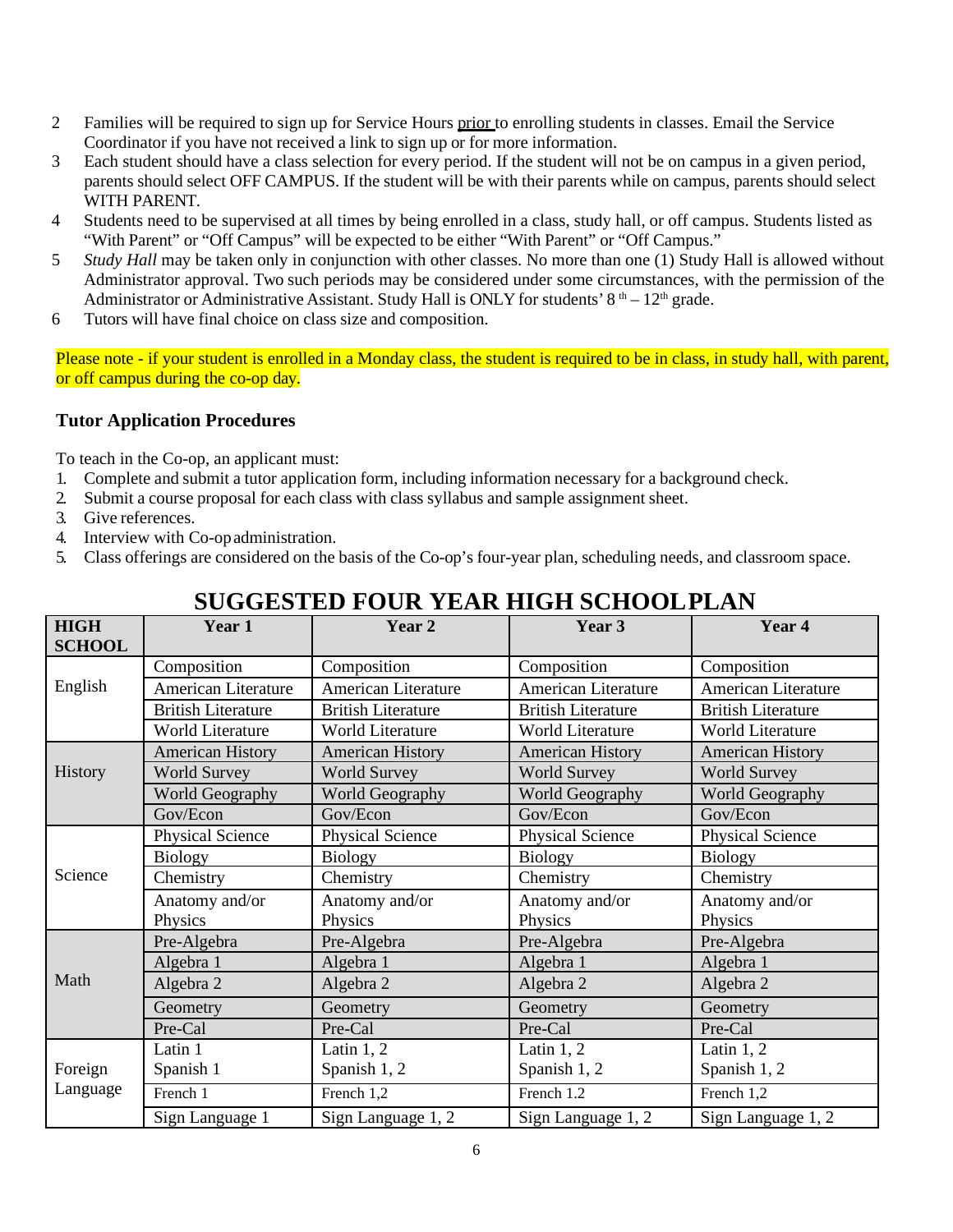|           | Music | Music | Music | Music |
|-----------|-------|-------|-------|-------|
| Electives | Art   | Art   | Art   | Art   |
|           | Drama | Drama | Drama | Drama |
|           | PE    | PE    | PE    | PE    |

## <span id="page-9-0"></span>**Section IV. FAMILY SERVICE HOURS**

A parent from each family, excluding tutors and management team members, is **required** to work for at least 25 hours per Co-op year and serve in a designated service job. Upon Returning Family Membership Renewal or upon New Family Admission Acceptance, a link will be sent giving families an opportunity to sign up for service hours. Service Hours Sign-Up must be completed and approved by the Service Coordinator before a family is cleared to register for classes.

Parent workers are essential to the security and smooth operation of the Co-op. Please be on time and plan to work the entire shift. If you are unable to work your scheduled time, it is your responsibility to find a sub (must be a Co-op member) and to let the Service Coordinator know who will serve. If you are late to or miss your assigned job, you will be asked to make up that time and work additional hours as well in order to fulfill the service hours requirement. **If you are a no-show for a scheduled shift, you will be issued a \$100 fine.** Failure to fulfill this service hour requirement may result in dismissal from Co-op or restriction from participating in graduation.

Before the start of Co-op classes, a Service Hours Schedule will be posted online at [www.dasche.org,](http://www.dasche.org/) under Scholastic Co-op Schedules.

**Service positions available are as follows**:

# <span id="page-9-1"></span>**Morning Team 7:45 am – 12:30 pm 5 Service Hours**

Parents will be assigned various positions around campus that will include security, scanning name badges into the computer system, monitoring hallways and exterior doors, maintaining restrooms and common areas, etc. Upon arrival, each parent will be assigned an area and depending upon assignment, given a clipboard with a detailed job description and a walkie-talkie to facilitate communicating with the service coordinator. All service workers will be expected to serve their entire shift unless previous arrangements have been made with another DasCHE parent to work part of the hours.

## <span id="page-9-2"></span>**Afternoon Team 12:00 noon – 4:45 pm 5 Service Hours**

Parents will be assigned various positions around campus that will include security, scanning name badges into computer system, monitoring hallways and exterior doors, maintaining restrooms and common areas, disposing of trash, etc. Upon arrival, each parent will be assigned an area and depending upon assignment, given a clipboard with a detailed job description and a walkie-talkie to facilitate communicating with the service coordinator. Afternoon Team will work together to clean up, tear down, and restore the church building to its original order at the end of the day. All service workers will be expected to serve their entire shift unless previous arrangements have been made with another DasCHE parent to work part of the hours.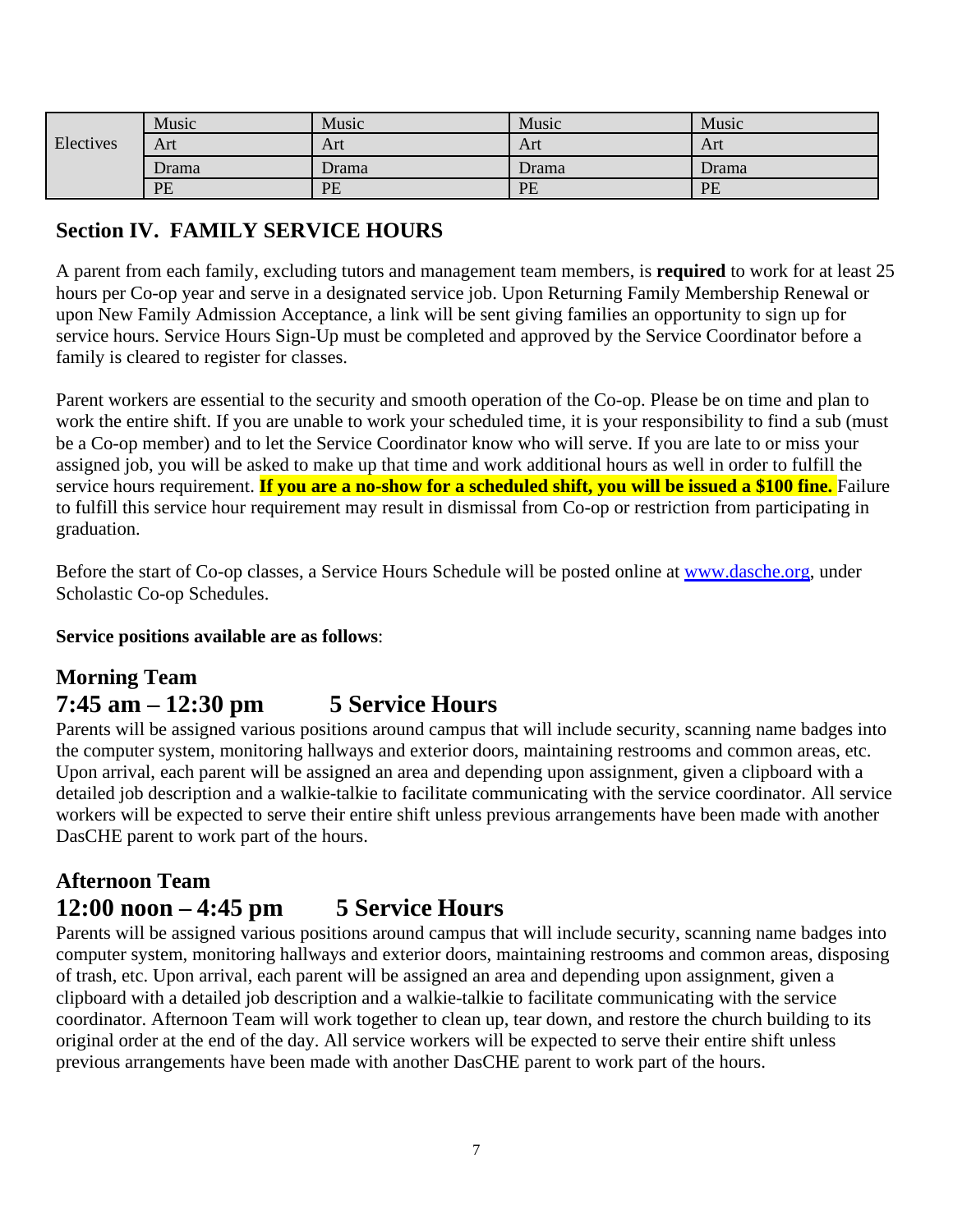# <span id="page-10-0"></span>**Lunch/Outdoor Team 11:30 am – 12:30 pm and/or 12:30 pm – 1:30 pm 1 Service Hour**

Parents will monitor students in the gym and outside to ensure their safety and consideration for others. These service workers will pick up trash, clean up spills, redirect roughhousing and other play that can harm or is inconsiderate of other students or is inappropriate for the space.

## <span id="page-10-1"></span>**Other Positions**

Other service opportunities available may include such events as Orientation, Pictures, Picture Make-Up, for a credit of 2-4 service hours. There may also be positions available each week, 7:00 am – 8:30 am to assist with Set-Up and 3:15 pm – 4:45 pm to assist with Tear-Down. For families with extenuating situations, a very limited number of jobs that can be done at home are available. (Please Note: Employment of both parents is not considered an extenuating situation.) These positions can be applied for by contacting the Service Coordinator.

# <span id="page-10-2"></span>**Section V. FEE & TUITION POLICY**

## <span id="page-10-3"></span>**Application Fee**

This fee covers the cost of the application process, as well as the ongoing administrative costs throughout the Co-op year, including building-use fees. It is due at the time the application is completed online and is non-refundable. The Application Fee will vary on a sliding scale according to the following schedule:

Application/Signatures/Fees returned by 8pm on the last day of co-op classes \$225.00 (Active families only) Application/Signatures/Fees returned by 8pm May 31 \$250.00 Application/Signatures/Fees returned by 8pm June 30 \$300.00 Application/Signatures/Fees returned after June 30 \$350.00

## **New Family Membership Dues are \$325.**

There may be an additional application fee for families who home school children other than their own. Please see "Application Procedures for Families who have Another Family/Adult Home School Their Children" in Section III.

**No Co-op applications will be accepted after July 17** except by Administrative approval on a case-by-case basis. If approved there is a **\$75 Administrative Late Fee**.

## <span id="page-10-4"></span>**Scholarships**

The Co-op offers Scholarships in the amount of the Application Fee. These are offered on a first-come, first-serve basis. To request a scholarship, a Co-op family needs to send a brief letter stating their need, along with a letter from their pastor (or has pastoral oversight such as an elder, small group leader, or SS teacher) and a member of DasCHE. Mail, email or give these to the Co-op Administrator. These do not need to detail financial status, but state that the family is in need of the scholarship. The scholarship is retroactive for the current co-op year. Because tutors are individual contractors, the Co-op has no oversight of the scholarships tutors may or may not offer. Families will need to contact individual tutors to request their policy regarding tuition scholarships.

## <span id="page-10-5"></span>**Tuition Payments**

Tuition payments are paid in **8 equal payments,** for all classes. The non-refundable supply fees are due to the tutor by the first Wednesday in August. The first tuition payment is due on or before the first class meeting. Tuition payments  $#2 - #8$ will be paid on the first Wednesday of each month (no payment in May). Please see the DasCHE Co-op Calendar for the schedule of tuition payments.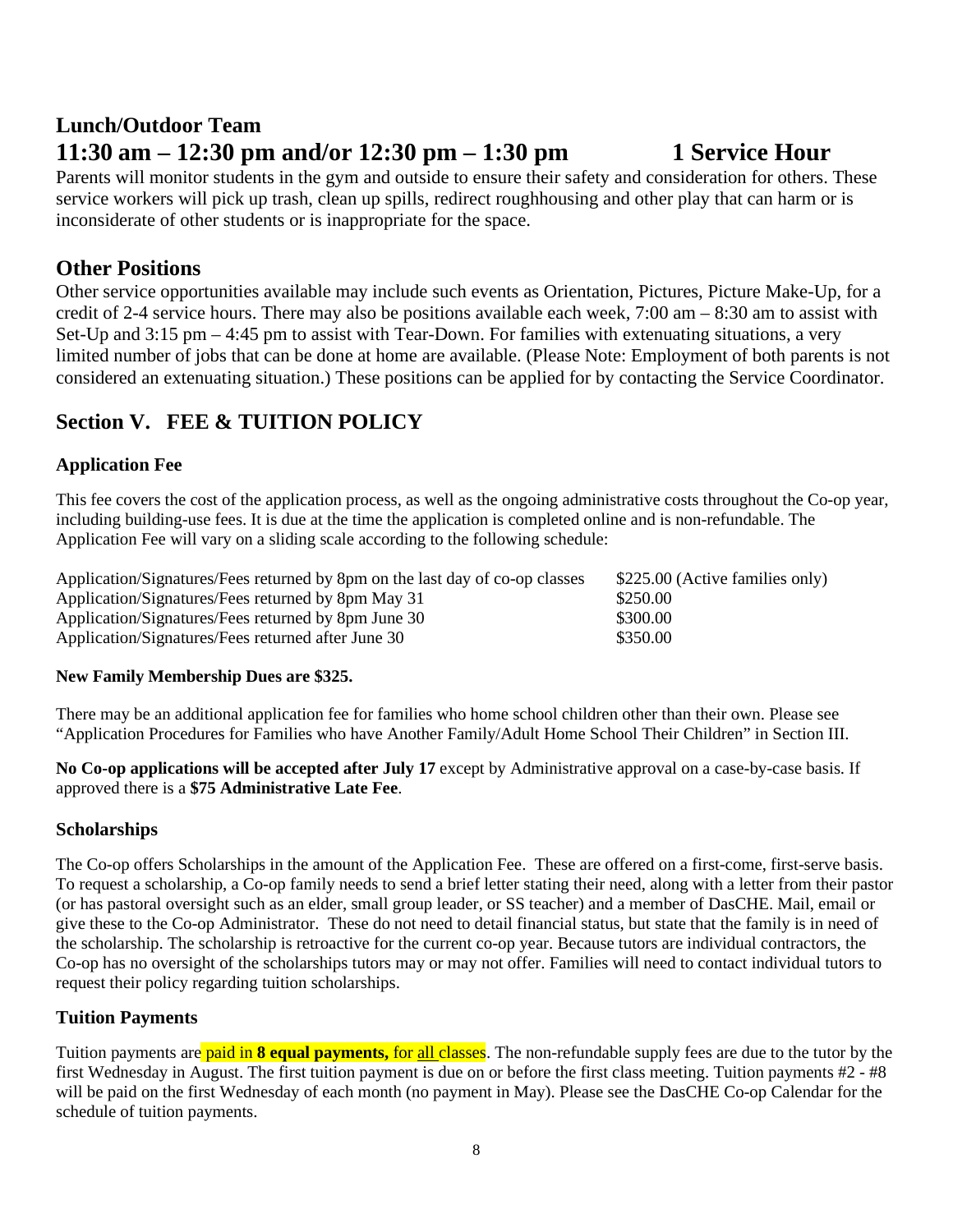| <b>Nonrefundable Supply Fee</b> | Due the first Wednesday of August                                                               |
|---------------------------------|-------------------------------------------------------------------------------------------------|
| <b>Tuition Payment #1</b>       | Due the first day the class meets.                                                              |
| Tuition Payments #2 - #8        | Due the first Wednesday of October, November,<br>December, January, February, March, and April. |

Tuition payments should be **made out to the individual tutors**.

- Do NOT make **tuition** checks out to DasCHE or to DasCHE Co-op.
- Contact tutors for additional payment options they may offer.

#### **Failure to pay DasCHE related fees or tuition may result in forfeiture of future admission or dismissal from Co-op.**

#### <span id="page-11-0"></span>**Late Fees**

Tutors are allowed to charge a late fee for tuition that is not paid on Tuition Day. Tutors may determine the amount of the late fee.

*Our tutors have made their plans to be with the Co-op for the full academic year based on your commitment to them. Please honor your commitment by being faithful in tuition payments, class attendance, and class preparation.*

## <span id="page-11-1"></span>**ID Badge Replacement Fees**

All students, parents, tutors, and visitors at Co-op will wear ID Badges on a lanyard around the neck. Temporary name badges are available at the front desk. If you have forgotten or lost your name badge, you will need to sign the ID badge book in order to get a temporary ID badge. After the third (3rd) occurrence of a temporary ID badge request, a new ID badge will automatically be made for a charge of \$5.00, payable to DasCHE Co-op. If you have lost your ID badge, simply request one by signing the ID Badge book at the front desk and pay the \$5.00 replacement fee. The new ID badge will be ready the next co-op day following the request.

## <span id="page-11-2"></span>**Art Box Storage Fee**

There is no provision to store art boxes. It is the student/parent's responsibility to make sure art boxes are not left unattended after 4:00 pm. Any art boxes left on location will be taken home by the facility coordinator and a \$5.00/art box/week fee will be charged and must be paid before the art box is returned.

## <span id="page-11-3"></span>**Student Helper Fee**

Students who serve as student helpers will pay a one-time Helper Fee of \$25 at registration to cover the tutor fees for the student's enrollment. This fee will be paid directly to DasCHE Scholastic Co-op.

## <span id="page-11-4"></span>**Section VI. CLASS ADD/DROPS & CO-OP WITHDRAWAL POLICY**

## <span id="page-11-5"></span>**Class Add/Drops**

**Changes to the student's registration schedule are strongly discouraged**. **Our tutors have made their plans to be with the Co-op for the full academic year based on your commitment to them. Please honor your commitment by being faithful in tuition payments, class attendance, and class preparation.**  Carefully consider your child's schedule before registering for classes. By registering your child for a class, you are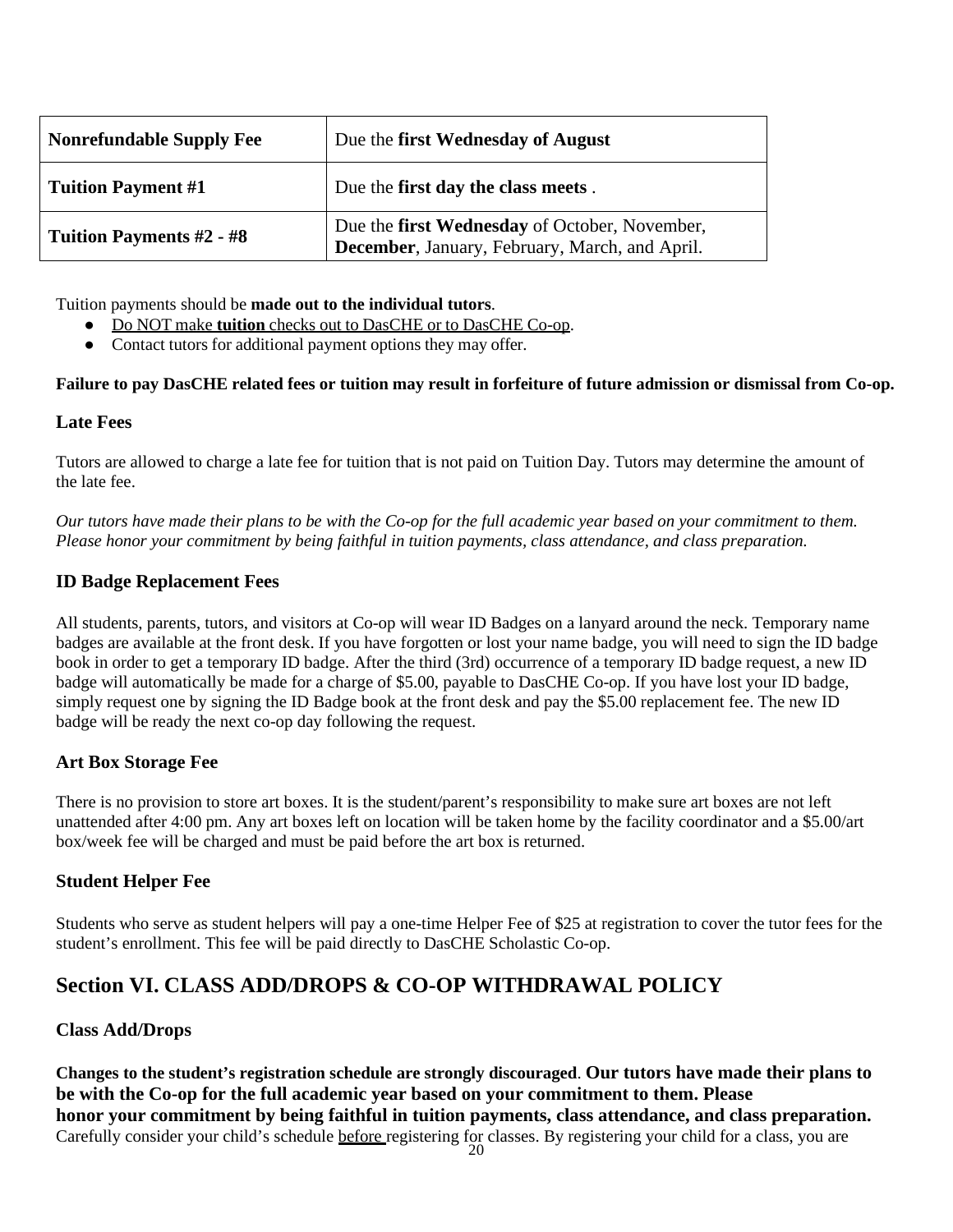agreeing for your child to take this class and to pay all tuition for this class. Excessive class drops will be brought to the attention of the Administrator and DasCHE Board for consideration of that family's standing within the Co-op. While it may be deemed necessary to drop a class, *it is NOT Co-op policy for tutors to return/refund any tuition that was paid prior to dropping a class.*

Changes to student class schedule will take place **Online Only**. *There will be NO changes without the Online ADD/DROP form being completed. Co-op Management and* tutor approval are required for add/drops.

**\$10.00 administrative fee** per student, **per class period** will be charged and made payable to "DasCHE Coop," and tuition will be due according to the following schedule. Add/Drops will not be complete until add/drop payment and tutor approval is received.

<span id="page-12-0"></span>

|                                     | Administrative fee of \$10/class period is payable to                   |
|-------------------------------------|-------------------------------------------------------------------------|
|                                     | "DasCHE Co-op"                                                          |
| Add/Drops from the time             |                                                                         |
| registration closes until the start |                                                                         |
| of the first class meeting          | <b>Adds:</b> Supply fee payable to tutor.                               |
|                                     |                                                                         |
|                                     | <b>Drops:</b> Supply fee is forfeited.                                  |
|                                     | Administrative fee of \$10/class period is payable to                   |
|                                     | "DasCHE Co-op"                                                          |
| Add/Drops from the first day of     |                                                                         |
| class until 4:00 p.m. on the        |                                                                         |
| second day of class.                | <b>Adds:</b> Supply fee and prior tuition payable to tutor.             |
|                                     |                                                                         |
|                                     | <b>Drops:</b> Supply fee and Tuition payment #1 is forfeited.           |
|                                     | Administrative fee of \$10/class period is payable to                   |
|                                     | "DasCHE Co-op"                                                          |
| Add/Drops after 4:00 p.m. on the    |                                                                         |
| second day of class to the sixth    |                                                                         |
| day of class.                       | <b>Adds:</b> Supply fee and prior tuition payable to tutor.             |
|                                     |                                                                         |
|                                     | <b>Drops:</b> Tuition <b>payments</b> $#1-4$ must be paid to the tutor. |
|                                     | Administrative fee of \$10/class period is payable to                   |
|                                     | "DasCHE Co-op"                                                          |
|                                     |                                                                         |
| Add/Drops after 4:00 p.m. on the    |                                                                         |
| sixth day of class                  | <b>Adds:</b> Supply fee and prior tuition payable to tutor.             |
|                                     |                                                                         |
|                                     | <b>Drops: FULL YEAR'S TUITION</b> must be paid to the                   |
|                                     | tutor.                                                                  |

# **Add/Drop Payment Schedule**

Add/Drops to be done in the following order:

- *1.* Parent discusses *Add/Drop with thetutor.*
- 2. Parent completes add/drop form online. Each tutor initials this form in the *Approved column* to verify their approval.
- 3. Parent receives invoice from treasurer and submits appropriate fees made payable to **"DasCHE Co-op"**  (\$10.00 per student, per class period change) and applicable tuition payments according to the add/drop tuition payment schedule above.
- 4. Administrator or Admin Assistant approves add/drop change.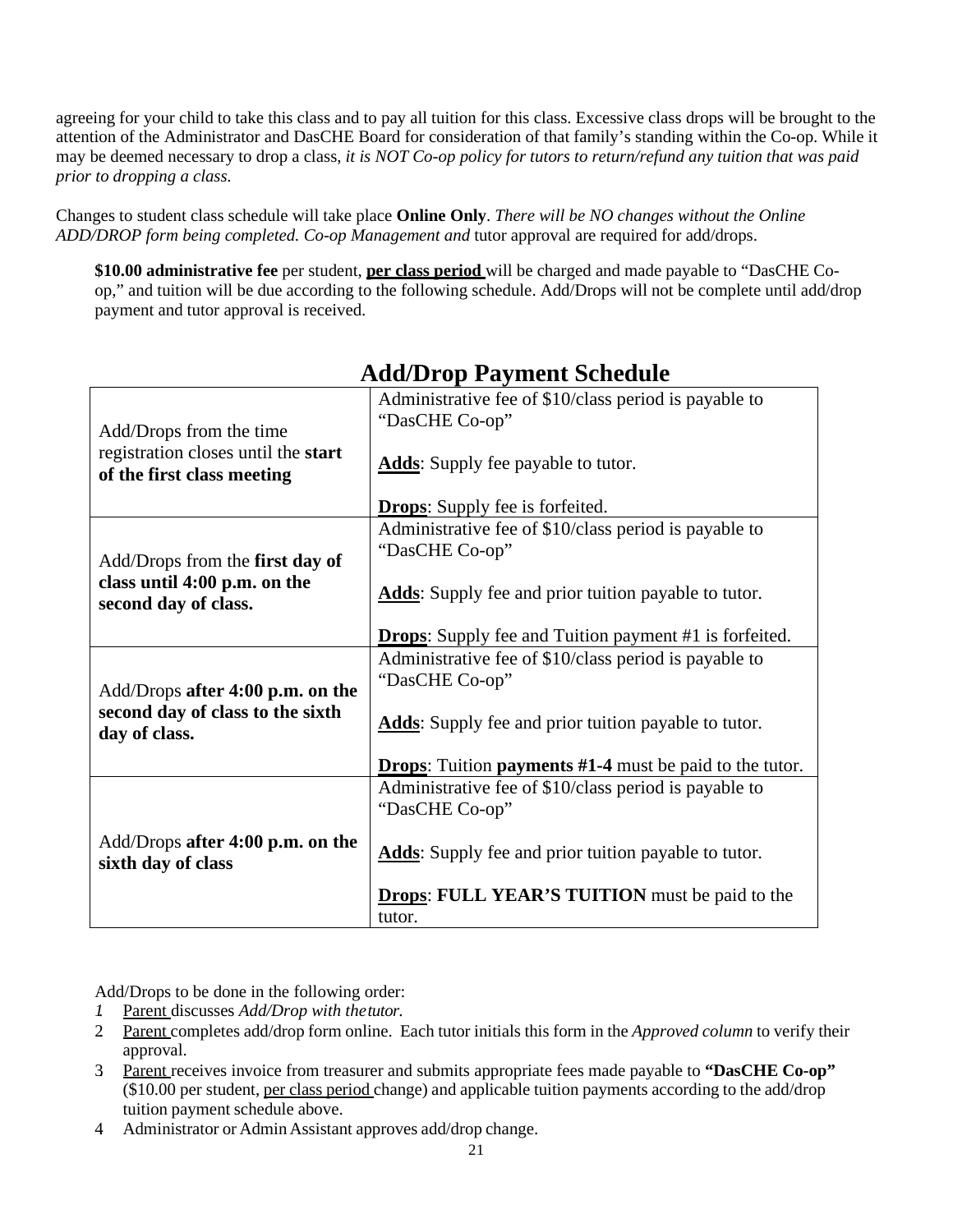## <span id="page-13-0"></span>**Co-op Withdrawal Policy**

Please inform the Co-op Administrator and tutors of withdrawal and fill out a Co-op withdrawal form online. A \$35 withdrawal fee, per student, is due at the time of the withdrawal. Please refer to the add/drop payment schedule for applicable tuition payments.

Application fees shall not be reimbursed if a family withdraws from the Co-op or drops any classes prior to the beginning of classes or during the Co-op year. Any paid tuition and class materials fees shall not be reimbursed if a family withdraws or drops any class prior to the beginning of classes or during the Co-op year.

However, if problems in scheduling classes arise, contact the Administrator to work out a solution. If scheduling problems cannot be solved, and no classes can be scheduled for that family's students, so that the family must withdraw from the Co-op because of scheduling problems, the Application Fee shall be returned.

We recognize that, occasionally, extenuating circumstances occur which require a family to withdraw from Co-op; please bring these situations to the attention of the Administrator.

## <span id="page-13-2"></span><span id="page-13-1"></span>**Section VII. BEHAVIORAL & DISCIPLINE GUIDELINES Parent Guidelines**

- **1. Service Hours**: Parent workers are essential to the smooth operation of the Co-op. Please be on time as others are depending on you. If you must miss your scheduled work time, please call the Service Coordinator and arrange for a substitute. If you are late to or miss your assigned job, you will be asked to work other hours in order to fulfill the Service Hour requirement. Failure to fulfill this requirement may result in dismissal from Co-op. **If you are a no-show for a scheduled shift, you will be issued a \$100 fine.** If you have any questions, please contact the **Service Coordinator.**
- **2. Absences or tardiness**: Please contact the tutor at least the night prior to class for expected absence or tardiness, or if absolutely necessary, the morning before class. Failure to inform a tutor of absence or tardiness will invoke the Open Communications Policy, second provision. Repeated failures may result in dismissal from the class or fromCo-op. **Do not call the church office** to report absence or tardiness.
- **3. Illness**: Do not bring a child to class who is not feeling well, has a fever or has had a fever within the last 24 hours, has a bad cough or purulent nasal discharge, vomiting, diarrhea, 'pink-eye,' possible contagious rash, or any other signs of illness. Please contact the tutor the night before class (if possible, or the morning of class if a child awakens ill) to report the absence. **Do not call the church office** to report absence.
- **4. Supplies**: Each child should bring a backpack or school bag, labeled, to carry his/her supplies. Everything should be labeled. **Lunches** brought from home should be labeled. There is no provision to store art boxes at the church. It is the student/parent's responsibility to make sure art boxes are not left unattended after 4:00 pm. Any art boxes left on location will be taken home by the facility coordinator and a \$5.00/art box/week fee will be charged.
- **5. Behavior**: Unruly, dangerous, and/or disrespectful behavior will not be tolerated. Parents have a responsibility in helping their children understand and follow the rules for behavior. Parents will be notified of any unacceptable behavior. Warnings by a tutor or administrator regarding any dangerous behavior constitute misconduct. Please see the Student Misconduct Policy in the Handbook. A parent/administrator conference will be convened, depending on the nature of the report or if a student has 3+ Incident Reports on file for the academic year.
- **6.** "**Boyfriend-Girlfriend**" type activities should be reserved for parental guidance outside of Co-op.
- **7.** Please help your child observe the **dress code** for all Co-op classes and activities as outlined in the Handbook. Parents are also asked to observe the dress code while on campus.
- **8. Social activities**, such as birthday or party invitations, need to be conducted outside of Co-op time.
- **9. Supervision**: Elementary students who are not enrolled in a class or study hall must be with a parent. Junior and Senior High students should be enrolled in a class, study hall, or off campus (not "with Parent"). Unsupervised children are **not allowed** and will be placed in study hall, charged to the parent. Study Hall payment will be made payable to the study hall tutor. Failure to observe this rule may be grounds for dismissal.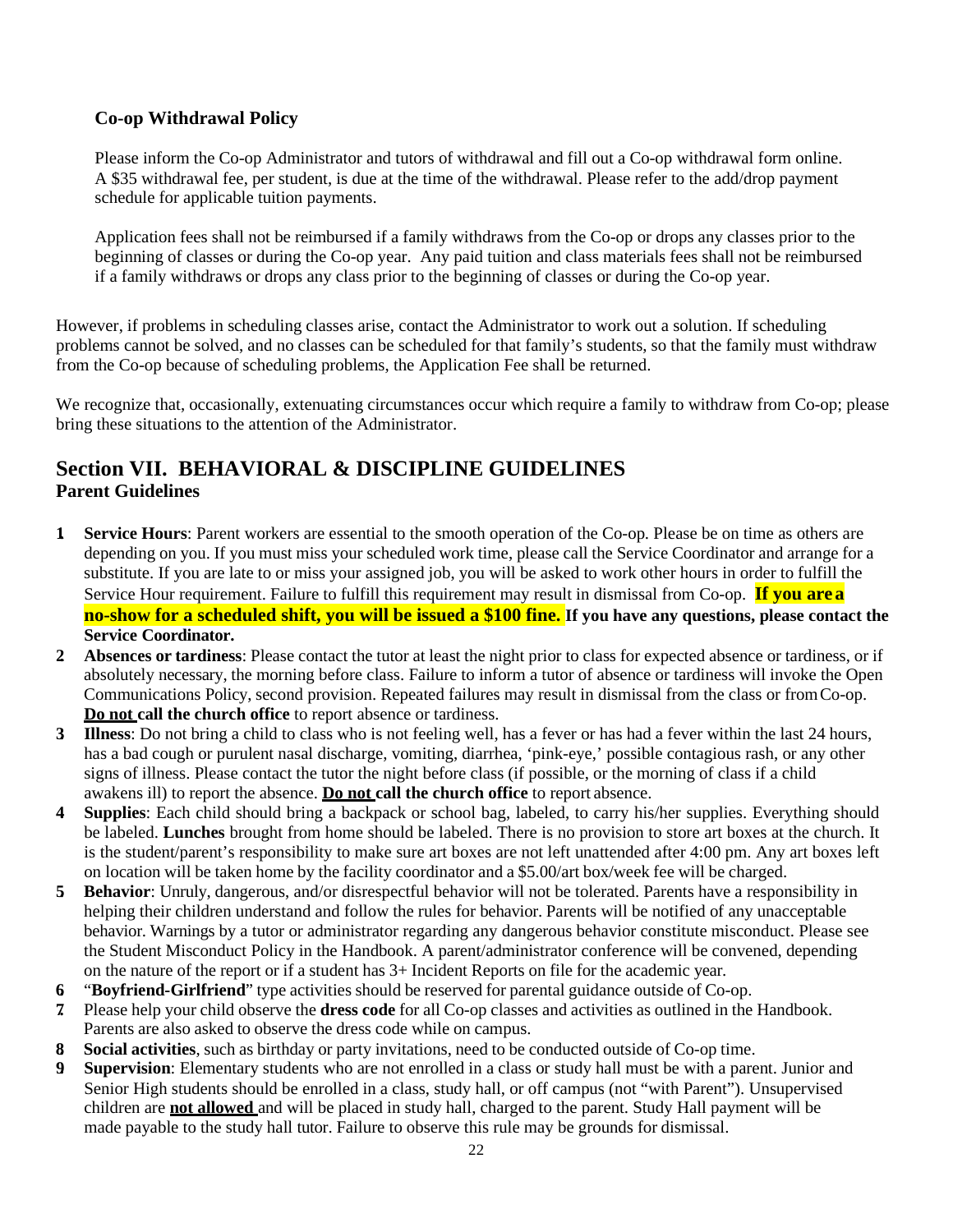- **10. Scan In/Scan Out**: Every time students or parents enter or leave the building, they must scan their ID badge at the desk. A parent or other responsible adult must be available for contact in case of an emergency or disciplinary issue.
- **11. ID Badges** will be worn at all times by every person at Co-op. When a replacement ID badge is made, a \$5.00 replacement fee is charged.
- **12. Visitors** must have prior permission from Administrator and tutor(s). They must sign in and obtain a visitor ID badge at the front desk. Visitors are asked to observe the dress code. For security reasons, all visitors will be accompanied by a member of the management team during their visit. No children or students will be allowed to attend/visit/observe any classes unless accompanied by their parent.
- **13.** Inability of a child to move from class to class independently, or to work independently, may require a parent to remain on the co-op grounds to help the child in these matters.
- **14. Education**: DasCHE Co-op is not a school. Parents have the responsibility to carefully choose classes that add to their home schooling effort and are of benefit to their child's education. Parents have the responsibility to contact the tutor for any information that the parent needs for their own home school records and/or transcripts. (Transcripts and grades are the responsibilities of the parent, not the Co-op). Parents have a responsibility, along with their children, to make sure students are fully prepared for classes and complete all assignments. Students not completing homework assignments on a repeated basis may be asked to leave that class. In the case of absences, parents or students are responsible for contacting the tutor to report the absence and to obtain any make-up work.
- **15. Fees**: Application fees, class supply fees, and tuition fees are due as prescribed in the Handbook. Parents are responsible for timely payments and for all Late Fees if payments are tardy. Failure to pay fees is grounds for dismissal. Please discuss any extenuating circumstances concerning payment of tuition fees with each tutor.
- **16. NO** smoking, vaping, alcoholic beverages or illicit drug use by students or parents on campus or at DasCHE sponsored activities is allowed.
- **17.** Parents are responsible for checking for the [www.DasCHE.org w](http://www.dasche.org/)ebsite and their emails regularly, for any announcements or information related to the Scholastic Co-op.
- **18.** Students must be picked up promptly at the end of their classes. Students need to wait for pick up at the front door.
- **19. We do not have a phone available for student or parent's use. Do not call the church office** to report absences or tardiness. **Call the church office for emergencies only.**
- **20.** Please do not park near the church office entrance or East parking lot. Park away from the dumpsters to prevent any damage to your car and to allow for garbage pickups. Park only in designated parking spaces in the West parkinglot.

## <span id="page-14-0"></span>**Student Guidelines**

- 1. **ID Badges** will be worn on a lanyard around the neck at all times. Temporary name badges are available at the front desk. If you have forgotten or lost your name badge, you will need to sign the ID badge book in order to get a temporary ID badge. If there are three (3) occurrences of a temporary ID badge request, a new ID badge will automatically be made for a charge of \$5.00, payable to DasCHE Co-op. If you have lost your ID badge, simply request one by signing the ID Badge book at the front desk and pay the \$5.00 replacement fee. The new ID badge will be ready the next co-op day following the request.
- **2.** Please **walk** in the building. **No "wheelies/skateboard shoes" are allowed.**
- 3. Appropriate **behavior** is required at all times. No running, yelling, horseplay, profanity, or disrespectful behavior is allowed. To this end, adults will be addressed by their proper titles (for example, Miss, Mrs., Mr., Coach). Unruly, dangerous, immoral, and/or disrespectful behavior will not be tolerated. Warnings by a tutor, another adult, or administrator regarding any dangerous behavior constitute misconduct. Please see the Student Misconduct Policy in the Handbook. A parent/administrator conference will be convened depending on the situation or if a student has 3+ Incident Reports on file for the academicyear.
- 4. **Listen** when the tutor is speaking. Please raise your hand if you want to be recognized.
- 5. Bring the **supplies** required by your tutor(s) to class every week. Come ready for class with all assignments prepared. Failure to bring supplies &/or be prepared may result in you being asked to leave class and disciplined according to the Handbook guidelines.
- 6. **Ask** permission to leave the classroom.
- 7. **Keep** your backpack/schoolbag with you or in a safe place at all times.
- the church. It is the student/parent's responsibility to make sure art boxes are not left unattended after 4:00 pm. Any 23 8. **Label** all supplies, your lunch, your coat, and your backpack/schoolbag. There is no provision to store art boxes at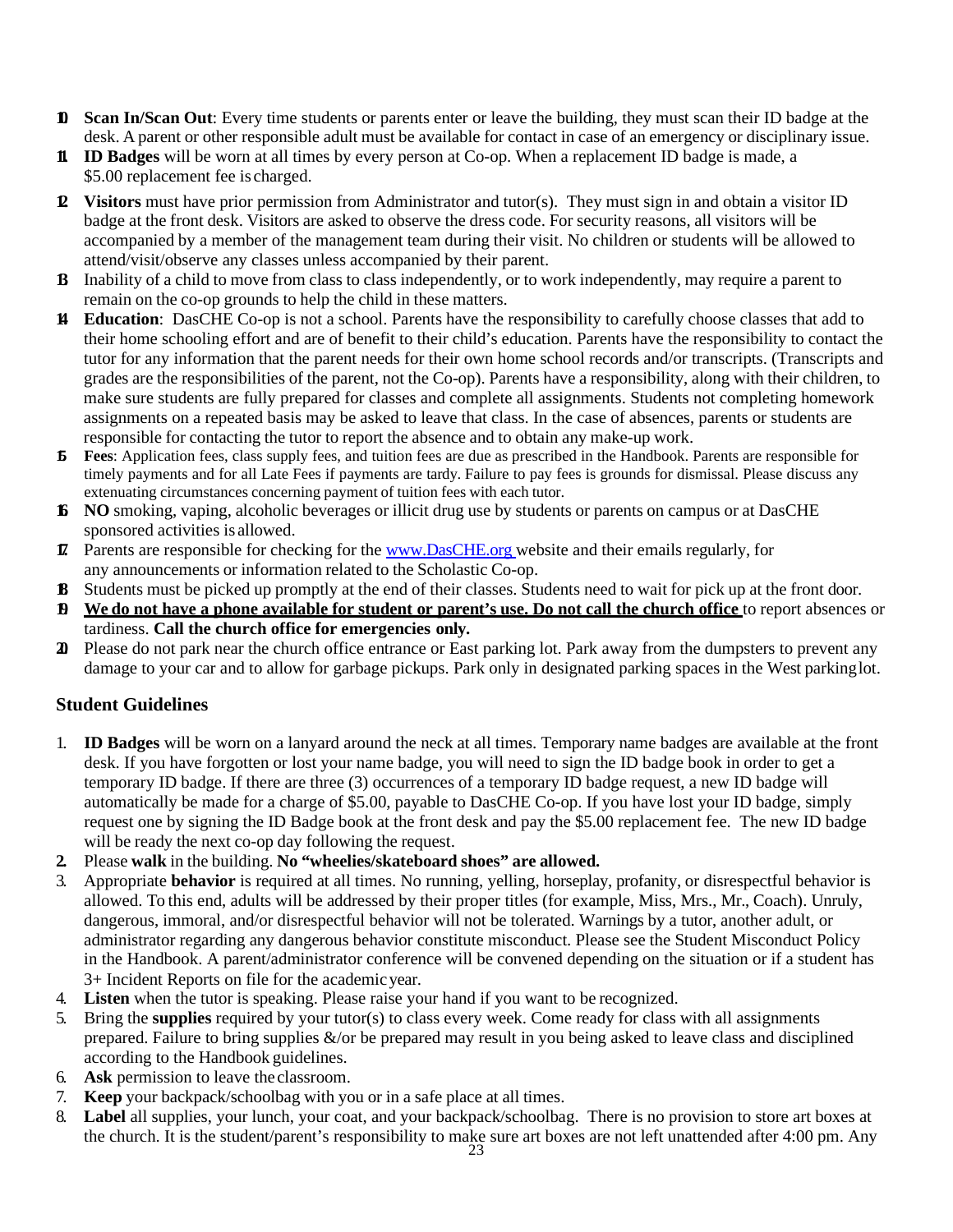art boxes left on location will be taken home by the facility coordinator and a \$5.00/art box/week fee will be charged.

- 9. Modest dress is expected of all students. Please refer to the **Dress Code**.
- 10. Social activities are **not** appropriate during Co-op. Party invitations should not be distributed during Co-op. In order to minimize hurt feelings among the students, discussion of social activities should be kept to a minimum.
- 11. "**Boyfriend-girlfriend**" type activities, including displays of affection, should be reserved for parental guidance outside of the Co-op.
- 12. **Leave at home:** knives, weapons (play or real), or any other item that could lead to danger or disruption during the Co-op time. If any item causes a disruption during Co-op time, they will be taken up by the tutor and/or administrator and returned to the PARENT at the end of the day.
- 13. **No** smoking, vaping, alcoholic beverages or illegal drugs are allowed.
- **14. Please do not enterthe church office.**
- 15. Students are not allowed to bring visitors to class.
- 16. Students should not use their cell phones during class. Tutors may choose to collect cell phones being used and either return them at the end of class or the end of the co-op day.

## <span id="page-15-0"></span>**Dress Code**

Students, tutors, administrators, and parents are expected to dress modestly and respectfully, in keeping with a Christian worldview, while attending Co-op or Co-op related activities. To this end, a dress code will be enforced. Failure to comply with the dress code will fall under the Open Communication Policy and/or Student Misconduct Policy. Refusal to abide by these rules may result in dismissal from the Co-op.

ID badges will be worn at all times during Co-op, on a lanyard around the neck.

Shirt/blouses will have sleeves or normal armholes, modest neckline, and be of modest length, i.e., no tank tops or halter-tops, no spaghetti straps, no bare midriffs. No midriff skin, front or back, may be seen while the wearer is standing, sitting, bending over, reaching or moving. Any student showing midriff skin will be given a T-shirt to wear for the remainder of the day. No disruptive writing or pictures (vulgarity, violence, etc.) on T-shirts or other articles will be allowed. No see-through, skin tight or other distracting clothing. Pants, shorts and skirts will fit properly around the waist. Shoes should be worn at all times. Shoes should be appropriate for all scheduled activities. (For example, a PE tutor may require tennis shoes for PE class).

All dresses, shorts, and skirts are to be no more than two (2) inches above the knee in both the front and back.

Tights and leggings are to be worn with a shirt, tunic, or skirt that is no more than two inches above the knee. This includes yoga pants, or any type of snug exercise attire.

Rips, tears, and holes in pants and jeans **that expose skin** are to be no higher than two (2) inches above the knee.

**The Co-op reserves the right to make on-going decisions concerning clothing and grooming issues. Students who arrive at DascHE out of dress code with issues that cannot immediately be resolved, may be issued alternative clothing options such as scrubs which the co-op will have on-hand.**

## <span id="page-15-1"></span>**Open Communication Policy**

In order to maintain unity and balance within the Co-op, we encourage each of you to bring your concerns and problems about Co-op to the Administrator or applicable Management Team member. Without honest and open communication, we cannot hope to function and grow as a group.

In order to facilitate this process, an open-door policy will be in effect for all Co-op members. This policy will be two-fold in purpose. The first will address the need of any Co-op member to voice an opinion or suggestion to the Co-op leaders. The second will enable Co-op leaders to address a Co-op member in regard to neglect of Co-op guidelines.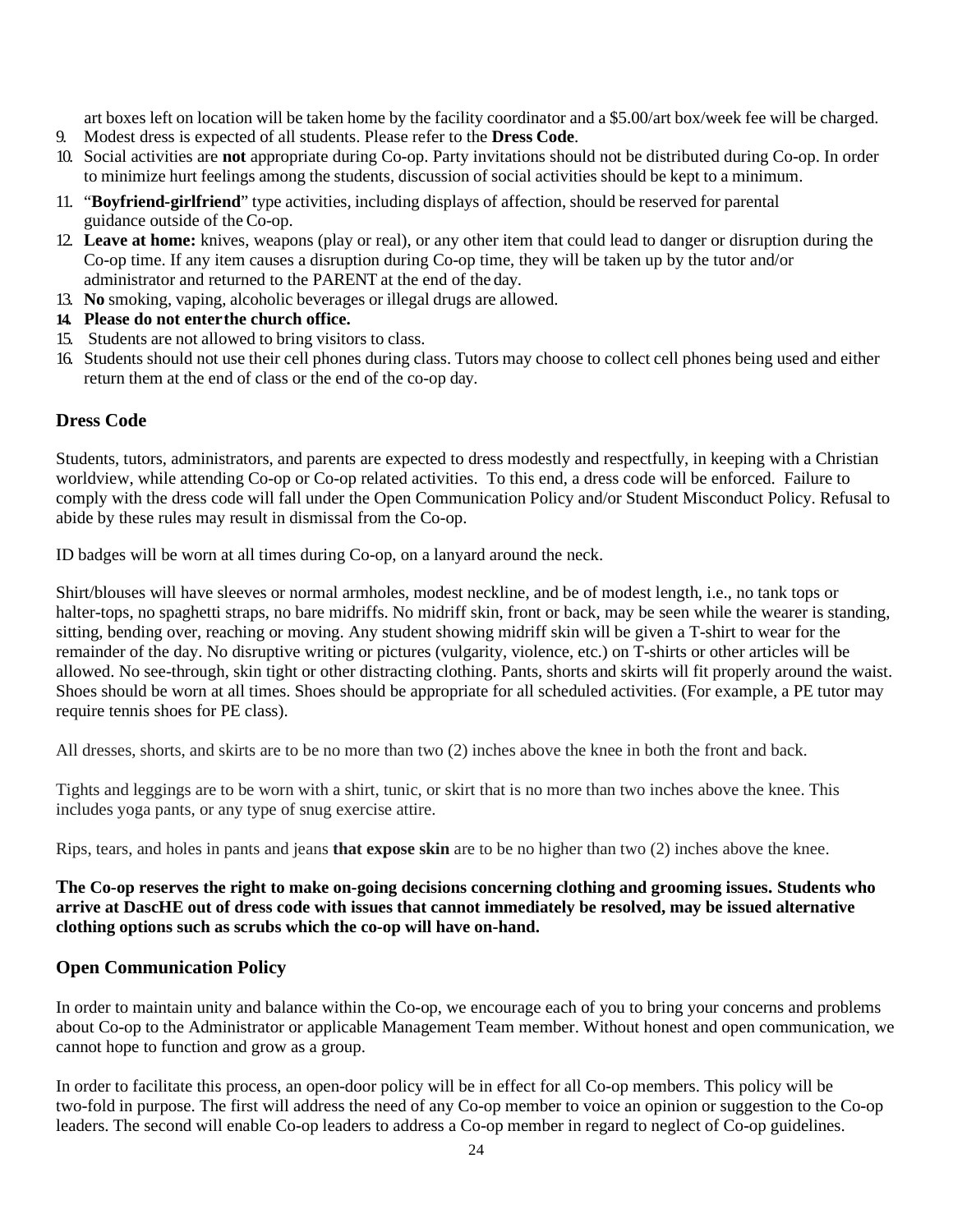Under the Co-op Open Communication Policy, all Co-op members are encouraged to put in writing and to discuss any concerns or problems regarding the Co-op with the Administrator. If a Co-op member has difficulty or a complaint against someone, that person should first be contacted to discuss this; the Bible instructs us to go to the offending

person(s). If that does not resolve the issue, the member may ask the Administrator to intervene. The member has the right to discuss his/her problems or concerns freely, openly, in confidence, and without fear of retaliation. Complaints or problems with Co-op policy may be directed to the Administrator. Depending on the nature of the complaint, the Administrator may take the problem to the Management Team for evaluation.

While the Open Communication Policy guarantees any member family will be heard, this policy cannot promise any one individual's opinion will prevail. If the member believes, after the initial meeting with the Administrator and/or Management Team, that his/her concerns were not adequately addressed, the member may request to meet with the DasCHE Board.

From time to time, member families may need to be reminded of the Co-op guidelines as set forth in the Handbook. These include, but are not limited to, absences, tardiness, late payments, dress, incomplete or failing work or general conduct. A tutor and/or administrator will contact and/or meet with said member. Confronting the situation in a timely manner will hopefully encourage members to support the Co-op in action, word and spirit. It is the policy of the Co-op for the Administrator and a Management Team member to meet with a family if the situation warrants, or if the family/student has 3+ Incident Reports on file for the current academic year. Should the situation warrant, and if the behavior continues without regard to Co-op policy, the Co-op member family may be asked to withdraw from a class or the DasCHE Co-op.

In summary, the Management Team and members of Co-op desire that all members act according to biblical principles in our efforts to communicate with one another. All are encouraged to address their concerns as set forth in this Open Communications Policy, and not discuss concerns or problems with other members. We are admonished biblically to refrain from gossip and idle talk, and to take our concerns first to any who have offended us. It is the hope of this Co-op that this Open Communications Policy will provide for the needs and concerns of all families and officers in the Co-op.

## <span id="page-16-0"></span>**Student Misconduct Policy**

Section VII of the Co-op Handbook addresses the behavioral standards expected for all Co-op students. These standards apply for the duration of the Co-op day, as well as any field trips or other Co-op sponsored outings and activities. In the event a student refuses to conform to these guidelines, a tutor, Administrator, Management Team Member, or other responsible adult has the authority to correct the student and expect obedience. Should the student continue the unacceptable behavior, the adult has the authority to remove the child from the classroom and/or activity. The adult, tutor and/or administrator will contact the parent(s) of the child and inform him/her of the student's misconduct. After correction from the parent, the student will be permitted to return to the class on a probationary status. Should the student refuse to come under scriptural obedience, she/he will refrain from attending Co-op classes and activities until willing to do so. Continued misconduct may be grounds for dismissal from the class or Co-op. This policy shall not be used lightly or without fair warning to the student. Over-correction for simple childish behavior should not be the norm. In this case, the child should be redirected and encouraged. Talking with a parent for any insight in dealing with a child is advisable. This, however, does not give permission for behavior to continue unchecked that disrupts the entire class. Tutors, Management Team members, or other responsible adults will NOT use corporal punishment in correcting students.

<span id="page-16-1"></span>If the parent wishes, or in the rare case when the situation cannot be resolved, the Open Communication Policy may be invoked.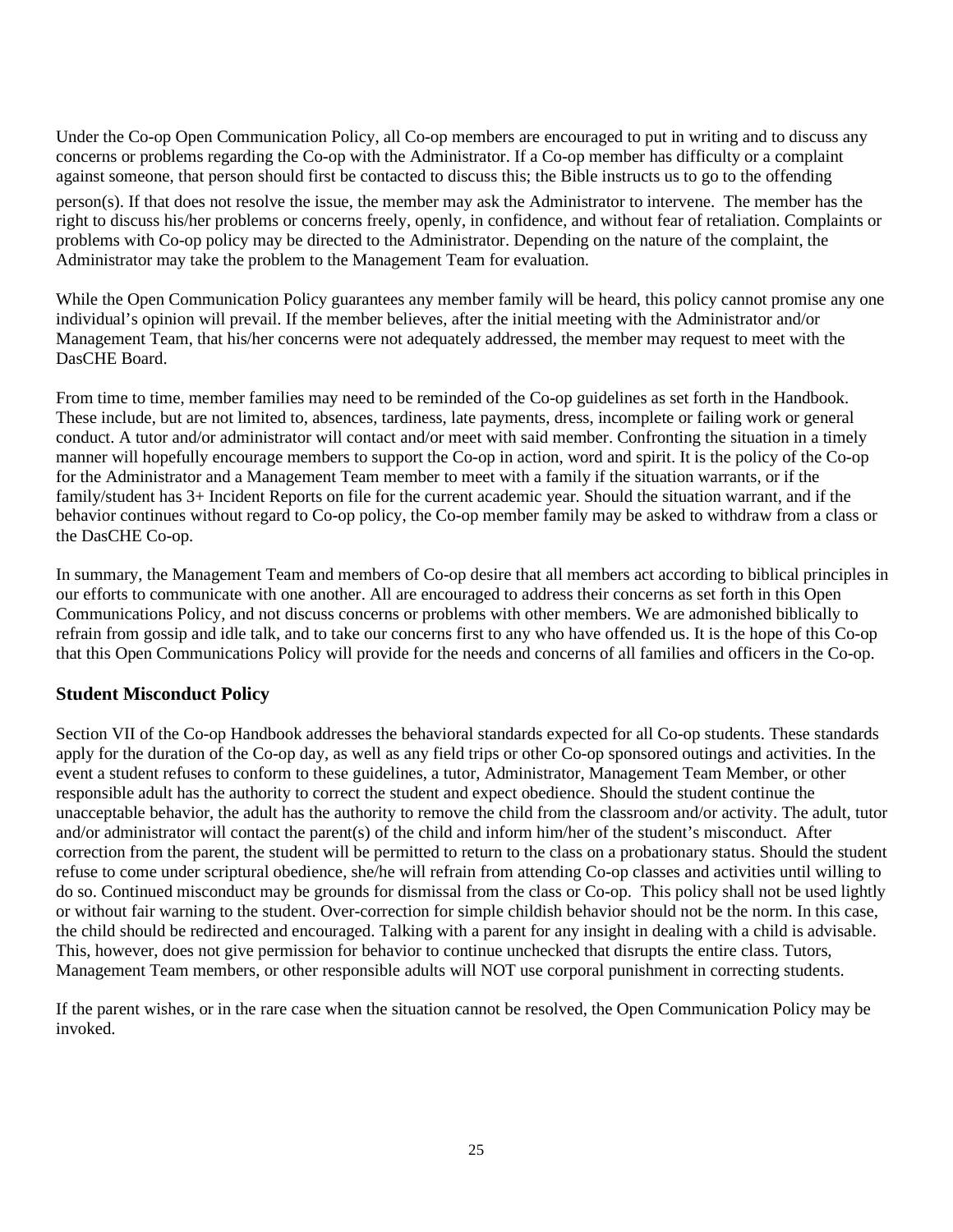## **Information Included in Incident Report**

| Date/Time/Location:                                             |                                   |  |
|-----------------------------------------------------------------|-----------------------------------|--|
| Parties Involved:                                               |                                   |  |
| Detailed Description of the Incident:                           | Action Taken (if applicable): ___ |  |
| All parties notified (or to be notified) about results/outcome: |                                   |  |
| Signature:<br>Date:                                             |                                   |  |

## **Co-op will take no action until the parties involved have exhausted ALL biblical avenues of resolution** .

## <span id="page-17-0"></span>**Dismissal from Co-op**

Families and/or students may be asked to leave the Co-op for failure to comply with behavioral guidelines, failure to pay fees and tuition, excessive absence or tardiness, repeated instances of incomplete or failed schoolwork, infractions of the policy stated in the Co-op Handbook, or other disruption of Co-op. All effort will be made prior to dismissal using the Open Communication Policy to try to resolve any problems or issues. It is our sincere wish that all situations be resolved for the benefit of everyone--families, students, tutors and Management Team. Families may have a hearing with the Administrator and DasCHE Board prior to dismissal according to the Open Communication Policy.

## **Section VIII. ADMINISTRATIVE RESPONSIBILITIES**

## <span id="page-17-1"></span>**Organizational Chart of DasCHE Scholastic Co-op**

DasCHE Board

| Administrator

Management Team (Admin Assistant, Treasurer, Registrar, Web Coordinator, Facility Coordinator, Service Coordinator, Snack Bar Coordinator)

## <span id="page-17-2"></span>**Management Team Responsibilities**

An Administrator or designee shall be on campus at all times. Management Team members will agree to statement of faith/Nicene Creed and a criminal background check and

- 1. **Administrator:** Shall oversee the Parent's Mandatory Informational Meetings to be held each summer, the selection of tutors, admissions and the day-to-day operation of the Co-op, with the assistance of the Management Team.
- 2. **Treasurer**: Shall handle Application Fees and Tutor Building Use Fees and keep financial records of funds (including snack bar) for inspection by the Administrator and DasCHE Board.
- **3. Web Coordinator**: Shall oversee the website: **[www.DasCHE.org](http://www.dasche.org/)**
- 4. **Service Coordinator**: Shall oversee sign-up and management of service hours.
- 5. **Registrar**: Shall register families and students in the database, issue ID badges, and process Add/Drops.

## <span id="page-17-3"></span>**Tutor Responsibilities**

1. Tutors will complete an application with course description, tutor biography, and syllabus, and agree to a **criminal background check** as well as complete Sexual Abuse Awareness Training through Ministry Safe to teach at the DasCHE Scholastic Co-operative. Tutors will agree to abide by the Statement of Purpose, the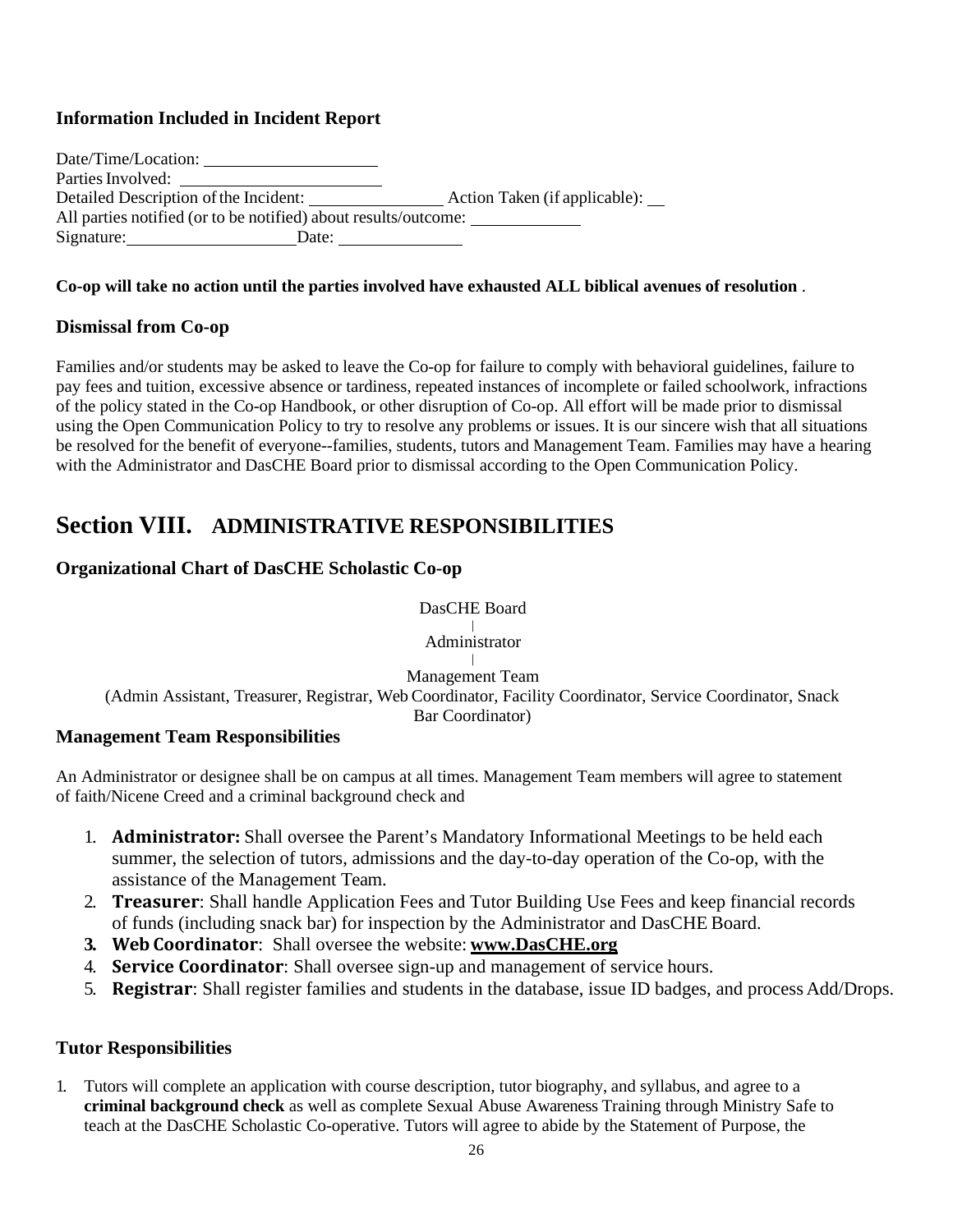Statement of Faith/Nicene Creed, and the DressCode.

- 2. The Co-op Administrator and Admin Assistant approve tutors and classes after checking references, class content and the availability on the Co-opschedule.
- 3. Though any homeschooler is welcome to participate, DasCHE (Dallas Christian Home Educators) conducts itself in a manner which honors Biblical principles. As such, tutors must abide by the Statement of Faith/Nicene creed and present subject matter from a **Biblical** worldview in a Godly manner and not endorse to their students any tenets of secular humanism; for example, the theory of evolution, abortion, one-world government, modern feminist philosophy, or the promotion of homosexuality as an acceptable, alternative lifestyle. This does not preclude the discussion of these topics within the framework of a Christian worldview. It is strongly recommended that tutors note on the detailed course descriptions given to prospective families at Open House whether they agree to the Statement of Faith/Nicene Creed as stated in DasCHE Co-op Handbook, and include a brief personal testimony in their tutor biography to better assist parents in making informed choices as to tutors and classes.
- 4. Once a Tutor has committed to teach a class, it is expected that the class will be taught through the remainder of the Co-op year. Therefore, no changes in any class, including content, fees, duration, or teaching personnel may be made without the PRIOR approval of the Co-op Management Team.

## <span id="page-18-0"></span>**Tuition and other fees:**

- 5. DasCHE Co-op tutors are self-employed, independent contractors paid by individual families, and they are responsible for keeping their own financial records and reporting to the IRS. No W-2 forms are issued since the Tutors are not employees of the Co-op, a division of the Dallas Christian Home Educators, a non-profit  $501(c)(3)$  organization.
- 6. Supply fees and monthly tuition proposed by tutors will be set following review by the Management Team. Amounts cannot be raised after initial review unless approved by the Co-op Administration; therefore, tutors should carefully set supply fees and monthly tuition. Collection of monthly tuition is the responsibility of the individual tutor; the Administrator may assist at the request of thetutor.
- **7.** Tutors agree to pay the required tutor fees as determined by the Co-op Management Team in consultation with the DasCHE Board, of \$3.00 per student. This *excludes* any of your own children that are in your class or children of adult helpers who consistently stay during your class each week. This fee also applies to any student to whom you have decided to waive tuition or trade out tuition. The Co-op Treasurer will calculate the monthly tutor fees, which should be paid to the Co-op no later than a week after Tuition Day (check or PayPal ONLY, no cash will be accepted.) Late payment of the monthly Tutor's fees will result in a late fee of \$10.00, payable to "DasCHE Co-op." Explanation of the monthly Tutor Fees: There has been some confusion in the past regarding the purpose of the Tutor fees. The reason for charging a monthly fee is fairly simple: just as a crafter pays a rental fee for space at a craft fair to sell his crafts, the Tutor fees are essentially "rent" for the tutor's cottage industry. These fees go directly into the operating budget of DasCHE Scholastic Co-op and help pay for building usage fees, insurance, building damage repair, and general office supplies among other miscellaneous expenses. These are all on-going monthly expenses, and though Co-op families, through their application fees, pay for some of these expenses, Tutors also pay a percentage of their monthly earnings back to the Co-op for the reasons stated above as well as the services they are provided with as Co-op Tutors (including family registration screening and processing, facilities management, advertising of classes, etc.)
- 8. Tutors may require common supplies to be brought to their classes, such as paper, pencils, notebooks, pens, etc. The tutor may supply other specialized supplies needed for the classes (i.e.: science supplies purchased in bulk at beginning of the year – beakers, chemicals, dissection supplies, etc.) and the tutor may charge a Supply Fee to cover the cost of these materials, but the fee must be explained in course proposal. Other expenses that occur throughout the year should be rolled into the monthly tuition.
- 9. Tutors may require certain texts for use in their class(es) to be purchased by the parents.

## <span id="page-18-1"></span>**Communication:**

- 10. Tutors, in association with this Co-op, are expected to be loyal to the concept of home schooling when in the public arena.
- 11. Tutors should have a love for the subject they teach and a love for teaching students. They must make their class(es) a priority and commit to following through with their goals and expectations set forth for the students and parents.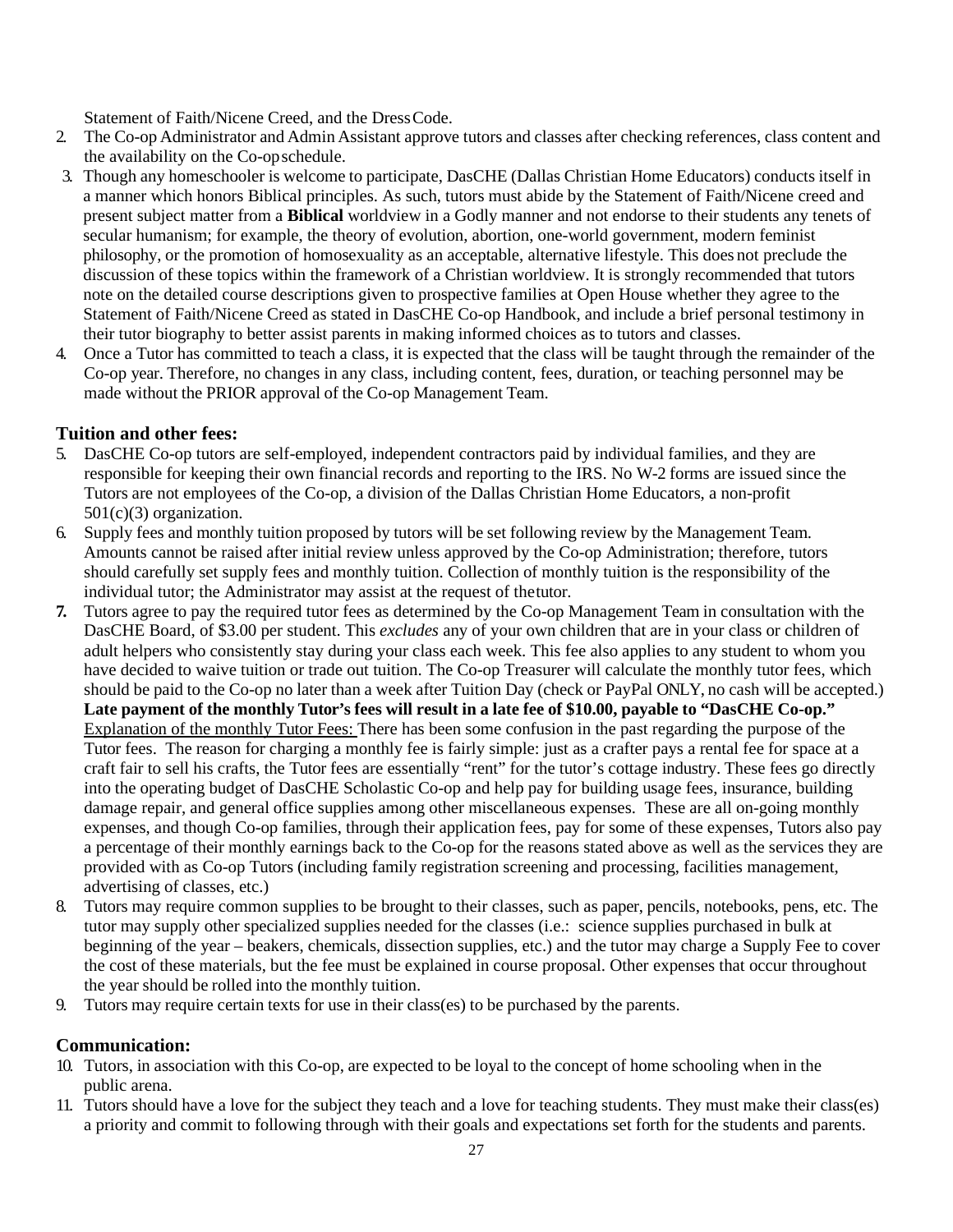Tutors will communicate these goals and expectations to the parents by submitting a detailed course description for viewing by the applicants at Open House and online Registration. A syllabus or outline, which should include a preliminary schedule for class assignments and projects, should be given to parents upon registration. Assignment sheets should be given as necessary so that parents can assist students in any homework assigned.

12. Tutors should contact parents in the event a student is not performing according to the standards required by the class, as soon as the tutor is aware of this situation. Direct communication with parents and students should be handled by the tutor throughout the year, and it should be followed according to the established Open Communication Policy as

stated in the Handbook.

- 13. Tutors will create a parent/student email loop so that good communication will be maintained. This is also helpful in case of a snow/ice day or any other time sensitive announcements may arise.
- 14. Tutors will be assigned a username and password for online access to **desche.org**.

## <span id="page-19-0"></span>**In class Responsibilities:**

- 16. Minimal assignments, tests, or projects should be assigned during Thanksgiving, Christmas, and Spring Break. We feel parents, students, and tutors need some vacation time. In giving assignments, remember that students have other classes, both at the Co-op and athome.
- 17. Tutors should keep attendance and tardiness records. Tutors are not required to complete transcripts or give grades, but should evaluate students at least twice a year so that parents may assign grades as required by their own home schooling. Any grades given to students (such as on a report or paper) should be made available to parents to help in their grading.
- 18. Tutors will follow the discipline procedures as outlined by the Handbook. No corporal punishment shall be used to discipline students.
- 19. Tutors may determine their prerequisites for their class(es) and have final say in their class size and students registered in their class(es) beyond the minimum four students required.
- 20. Tutors are expected to follow the DressCode.
- **21.** Tutors may have assistants in their classes and make provision for their compensation. In the event of tutor absence, the tutor must arrange for a substitute, provide instructional materials, and compensate accordingly. Tutors who require a substitute must let the administrative team know of their absence. Substitutes must have a background check. Tutors must supply Substitutes with class list and emergency procedures. Substitutes will notify the administrative team when they arrive and sign in. Study Hall should never be substituted for an instructional class except in an emergency situation. Because tutors should expect to receive compensation for instructional classes only, the tutor should refund tuition for a cancelled class. **The Co-op makes no provision for substitute tutors. Tutors are responsible for finding their own substitutes.**
- 22. Tutors are expected to be on time and stay with their class at all times. Unforeseen trips to bathroom or to talk to administration requires another tutor to supervise your classroom. Phone use must be used only in an emergency. No personal phone use during teachingtime.
- 23. The **last tutor** in each room will ensure that their classrooms are returned to the original condition prior to leaving. This includes erasing/cleaning the whiteboard, replacing chairs and tables, picking up trash on the floor, vacuuming or sweeping if necessary, closing windows and blinds, replacing all church equipment, and placing trash downstairs on the floor in front of the kitchen, and turning in the walkie talkie to the designated bin. In order to keep rooms clean,

## **NO FOOD OR DRINKS (except water) ARE ALLOWED IN THE CLASSROOMS.**

## <span id="page-19-1"></span>**Security/Health issues***:*

24. The Co-op, with approval from FBCM, will be responsible to conduct two fire drills, one tornado drill and one lock-down during the school year. Tutors will follow the map provided in each room. Tutors will be responsible to have a printed copy of emergency procedures with their class roster(s) and will discuss emergency procedures with their students. Please note students with special medical issues are marked with a red dot on their ID Badge. Their conditions are listed in the DasCHE Emergency book kept online at the student center front desk computer. Please refer to the DasCHE Emergency book for emergency procedures to include lock down, weather, and medical emergencies.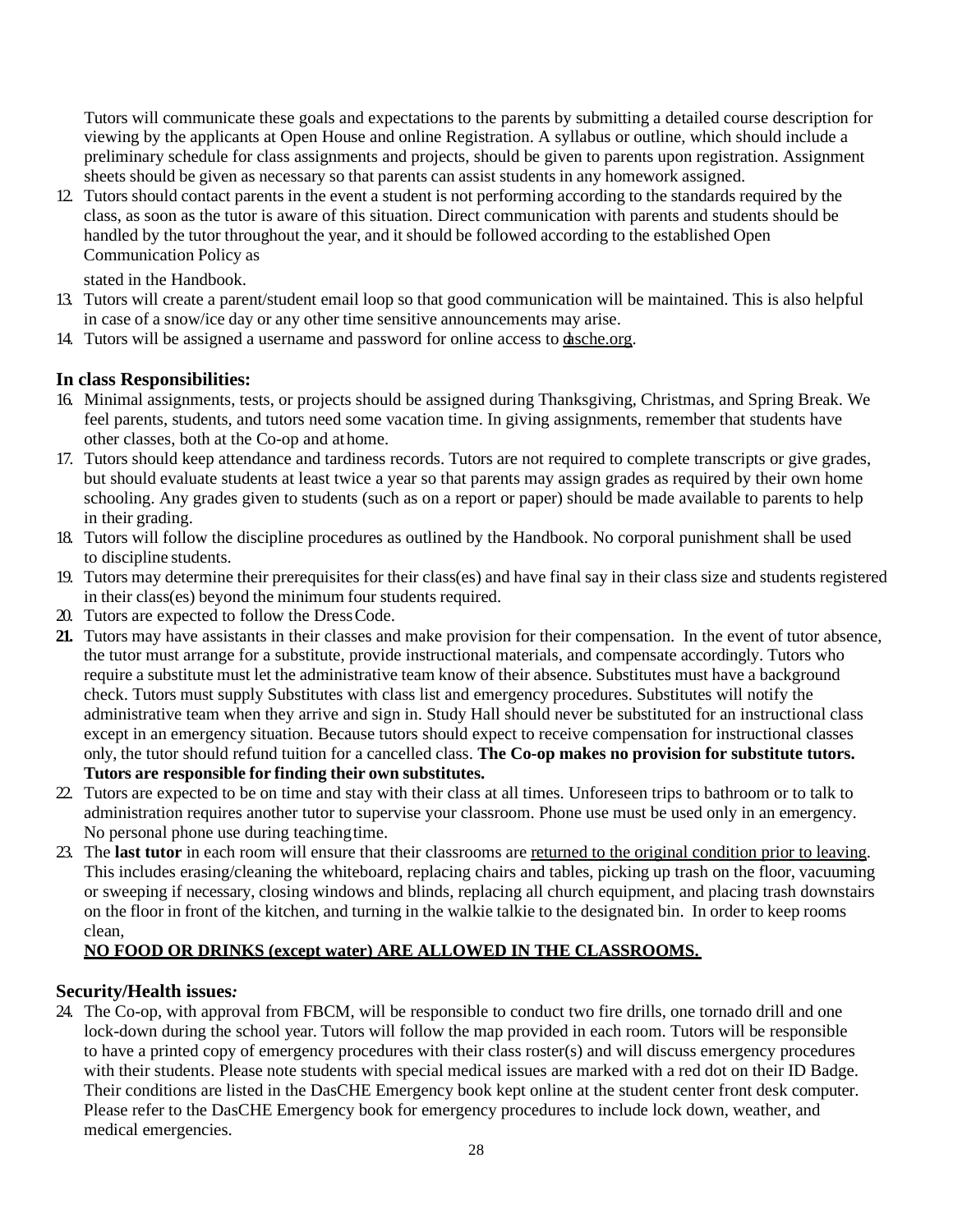- 25. Visitors must get prior approval from the Co-op Administrator and individual tutor. If approved, they must sign-in at the front desk and wear a visitor name badge. For security reasons, all visitors will be accompanied by a member of the management team or other designated person during their visit. No children or students will be allowed to attend/visit/observe any classes, unless accompanied by their parent.
- 26. Tutors will check that students are wearing ID badges on lanyards around their neck. If a student is not wearing a badge, the tutor will send the student to the front desk to get a temporary ID badge. If a student/tutor requests a temporary ID badge two or more times, a replacement ID badge will be made - replacement ID badges are \$5.00.
- 27. All scheduled activities, rehearsals, extra classes, and field trips need to be submitted to the Administrator or Admin Assistant to be placed on the Co-op Master Calendar. If planning a field trip or class day off campus, tutors need to get

a Parent Permission Slip from parents and turn it in to the Administrator/Admin Assistant prior to the scheduled event.

## <span id="page-20-0"></span>**Section IX. OTHER**

#### <span id="page-20-1"></span>**Announcements**

Announcements pertaining to the Co-op, or of interest to the Co-op, will be posted on the DasCHE website. **It is the parent's responsibility to check this regularly** at **www.dacshe.org.** Reminders for tuition, picture day, etc. are sent out via email.

## <span id="page-20-2"></span>**Ice/Snow Days**

In the event of ice and/or snow the DasCHE Co-operative follows the Mansfield ISD posting for school delays, closings, or early dismissal. Check the local TV stations or the Mansfield ISD website: [www.mansfieldisd.org.](http://www.mansfieldisd.org/) Any closings or delays will also be posted on the DasCHE website: [www.DasCHE.org.](http://www.dasche.org/)

- Tutors will email students regarding assignments that were due and/or assignments for the following week.
- It is the policy of DasCHE that **tuition is paid** for missed classes due to unforeseen weather conditions.

## <span id="page-20-3"></span>**Log in/Log Out Procedures**

Every student, tutor, and parent on campus will be expected to scan their name badge to access the building. An electronic log will be kept of all students, tutors, and parents present at Co-op. A PARENT, another AUTHORIZED ADULT, or a RESPONSIBLE STUDENT is responsible for "scanning in" each child attending Co-op using the student name badge, along with the electronic sign in system when the child arrives on campus and for "scanning out" each child as each child leaves Co-op. If children leave for any portion of the Co-op day, EACH arrival and departure must be noted. This measure is extremely important in assuring the safety of our students. Responsible students may scan themselves in and out of Co-op.

## <span id="page-20-4"></span>**Lost and Found**

The Co-op will maintain a lost and found. Please take all items found during Co-op day to the Co-op front desk, and address all questions about lost items to a Management Team member. **Do not contact the Church office staff about lost items.** Items left in the lost & found will be donated twice yearly; the last Wednesday before Christmas break and at the end of the Co-op year.

## <span id="page-20-5"></span>**Lunch**

Two lunch periods are included in each Co-op day, one for grades K-6th, and a second one for grades 7-12. Students will